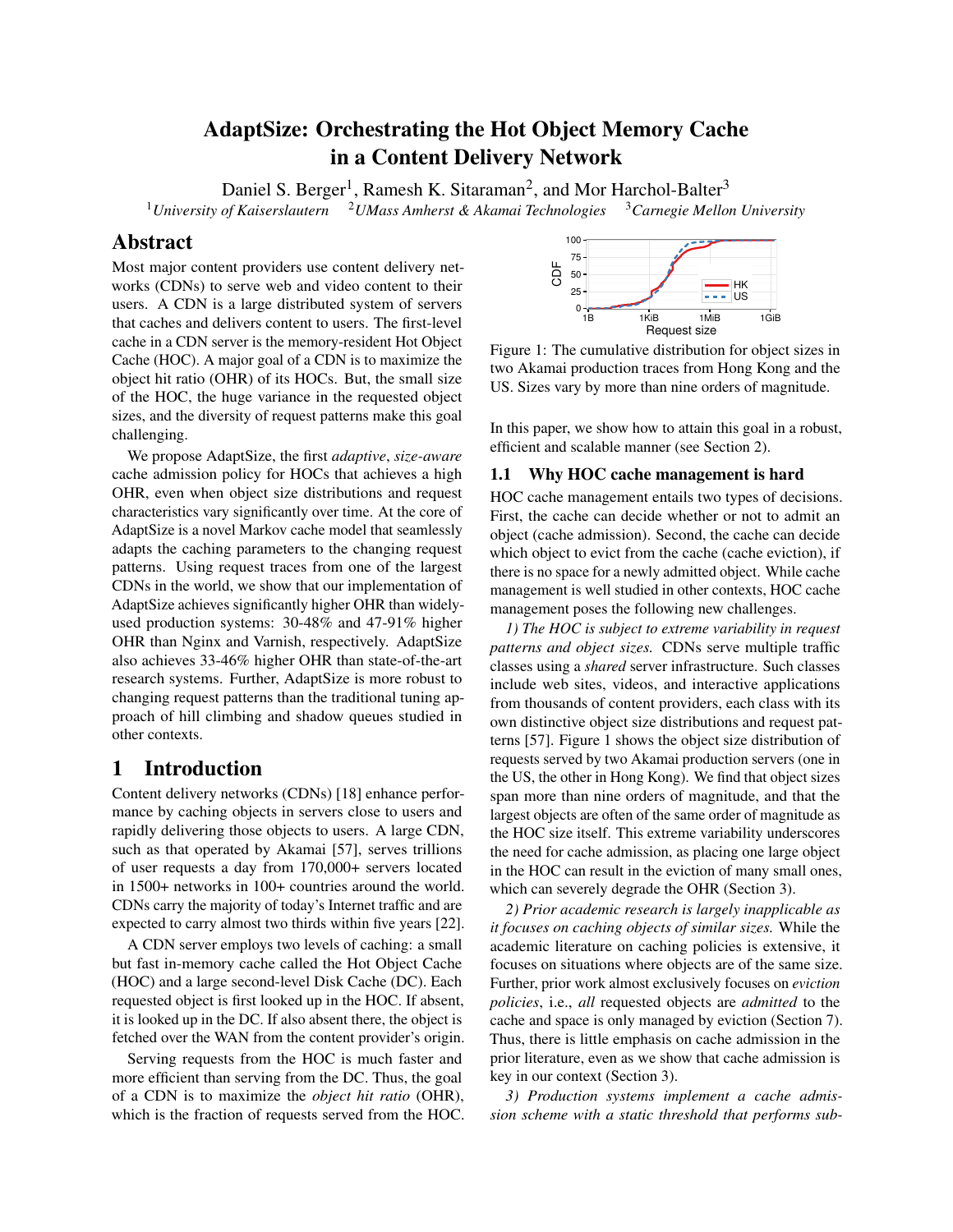<span id="page-1-0"></span>



(b) Request size distribution.

Figure 2: Experimental results with different size thresholds. (a) A OHR-vs-threshold curve shows that the Object Hit Ratio (OHR) is highly sensitive to the size threshold, and that the optimal threshold (red arrow) can significantly improve the OHR. (b) The optimal threshold admits the requested object for only 80% of the requests.

*optimally for CDN workloads.* In contrast to much of the academic research, production systems recognize the fact that *not all* objects can be admitted into the HOC. A common approach is to define a static size threshold and to only admit objects with size below this threshold. Figure [2a](#page-1-0) shows how OHR is affected by the size threshold for a production CDN workload. While the optimal threshold (OPT) almost doubles the OHR compared to admitting all objects, conservative thresholds that are too high lead to marginal gains, and the OHR quickly drops to zero for aggressive thresholds that are too low.

Unfortunately, the "best" threshold changes significantly over time. Figures [3a](#page-1-1) and [3b](#page-1-1) show the OHR as a function of the size threshold at two different times of the day. Note that the optimal thresholds can vary by as much as two orders of magnitude during a day. Since no prior method exists for dynamically tuning such a threshold, companies have resorted to either setting the size admission threshold conservatively high, or (more commonly) not using size-aware admission at all [\[67,](#page-15-0) [54,](#page-14-1) [21\]](#page-13-2).

*4) Simple strategies for dynamically tuning cache admission parameters do not work well.* While it may seem that simple tuning approaches can be used to adapt the size threshold parameter over time, this turns out to be a non-trivial problem. This is probably why size-aware admission is not used effectively in practice. In Section [3,](#page-2-1) we consider common tuning approaches such as hill climbing with shadow caches, or using a threshold that is a fixed function of a request size percentile (e.g., the 80-th percentile as in Figure [2b\)](#page-1-0). We also consider using probabilistic size-aware admission, where small sizes are "more likely" to be admitted, and large files are "less likely" to be admitted. We find that none of these approaches is sufficiently robust to traffic mix changes that occur in daily operation due in part to the CDN's global load balancer.

#### 1.2 Our contributions

We propose AdaptSize, a lightweight and near-optimal tuning method for size-aware cache admission. Adapt-

<span id="page-1-1"></span>

(a) Morning: web traffic.

(b) Evening: web/video mix.

Figure 3: The optimal size threshold changes significantly over time. (a) In the morning hours, small objects (e.g., news items) are more popular, which requires a small size threshold of a few tens of KiBs. (b) In the evening hours, web traffic gets mixed with video traffic, which requires a size threshold of a few MiBs.

Size is based on a novel statistical representation of the cache using a Markov model. This model is unique in that it incorporates all correlations between object sizes and current request rates (prior caching models assumed unit-sized objects). This model is analytically tractable, allowing us to quickly find the optimal size-aware admission policy and repeat this process at short intervals.

We have implemented AdaptSize within the Varnish production caching system<sup>[1](#page-1-2)</sup> Varnish is known as a highthroughput system that makes extensive use of concurrency [\[76,](#page-15-1) [43,](#page-14-2) [42\]](#page-14-3) and is used by several prominent content providers and CDNs, including Wikipedia, Facebook, and Twitter. Through evaluations of AdaptSize on production request traces from one of the world's largest CDNs, Akamai, we observe the following key features.

- 1. AdaptSize improves the OHR by 47-91% over an unmodified Varnish system, and by 30-48% over an offline-tuned version of the Nginx caching system (Figure [4](#page-2-2) and Section [6.1\)](#page-7-0). Varnish and Nginx are used by almost 80% of the top 5000 websites, which we determined by crawling Alexa's top sites list [\[74\]](#page-15-2).
- 2. In addition to improving upon production systems, AdaptSize also improves the OHR by 33-46% over state-of-the-art research caching systems (Figure [5](#page-2-3) and Section [6.2\)](#page-8-0).
- 3. Compared to other tuning methods, such as the classical hill climbing technique using shadow queues, AdaptSize improves the OHR on average by 15-20% and in some cases by more than 100% (Figure [6](#page-3-0) and Section [6.3\)](#page-8-1). In particular, we found classical tuning methods can get "stuck" at poor local optima that are avoided by AdaptSize's model-based optimization.
- 4. We compare AdaptSize with SIZE-OPT, which tunes the size threshold parameter using a priori knowledge of the next one million requests. AdaptSize stays within 90% of the OHR of SIZE-OPT in the median across all experiments and is never worse than 80% of the OHR of SIZE-OPT (Sections [6.1](#page-7-0)

<span id="page-1-2"></span><sup>&</sup>lt;sup>1</sup>The source code of AdaptSize and installation instructions are available at <https://github.com/dasebe/AdaptSize> .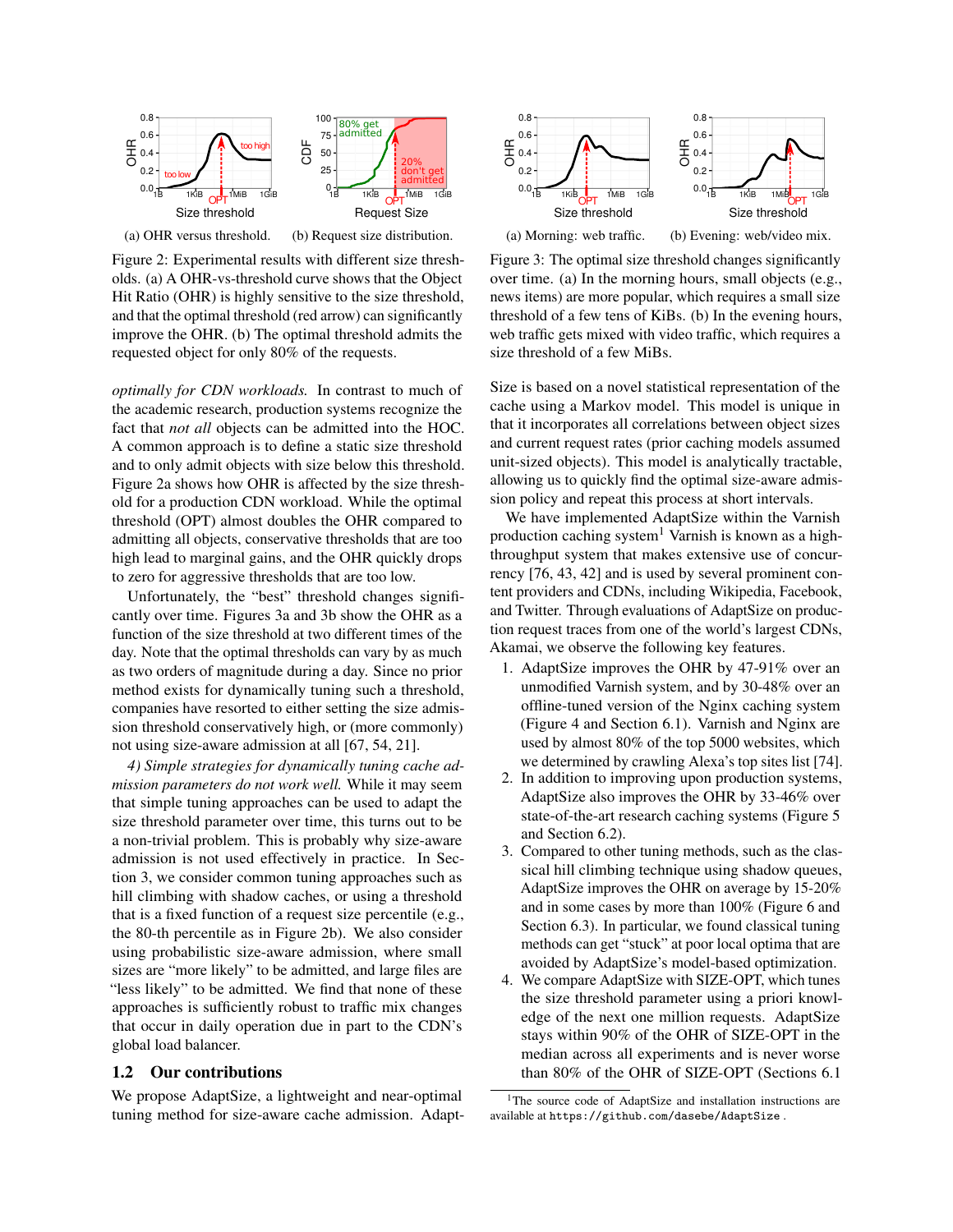<span id="page-2-2"></span>

Figure 4: Comparison of AdaptSize's implementation to the Varnish and Nginx production systems. We also show the SIZE-OPT policy which has future knowledge and uses this to set the optimal size threshold at every moment in time. AdaptSize improves the OHR by 48-91% over the production systems and also achieves 95% of the OHR of SIZE-OPT. These results are for the US trace and a typical HOC size (details in Section [5.1\)](#page-6-0).

and [6.3\)](#page-8-1) – even when subjected to extreme changes in the request traffic.

5. In addition to improving the OHR, AdaptSize also reduces request latencies by 43% in the median, and by more than 30% at the 90-th and 99.9-th percentile. AdaptSize is able to maintain the high throughput of Varnish without adding (concurrent) synchronization overheads, and reduces the disk utilization of the second-level cache by 20% (Section [6.4\)](#page-9-0).

Roadmap. The rest of this paper is structured as follows. Sections [2](#page-2-0) and [3](#page-2-1) discuss our goals and our rationale in designing AdaptSize. Section [4](#page-4-0) details AdaptSize's design and implementation. Sections [5](#page-6-1) and [6](#page-6-2) describe our setup and experimental results, respectively. Section [7](#page-10-0) reviews related work. We conclude in Section [8.](#page-11-0)

# <span id="page-2-0"></span>2 HOC Design Goals

In designing AdaptSize, we seek to maximize the OHR, while maintaining a robust and scalable HOC and avoiding adverse side-effects on second-level caches.

Maximizing the OHR. The HOC's primary design objective is user performance, which it optimizes by providing fast responses for as many requests as possible. A natural way to measure this objective is the *object hit ratio* (OHR), which gives equal weight to all user requests.

While our evaluations are based on production CDN servers without SSDs, HOCs are also key to hybrid CDN servers that typically have both hard disks and SSDs. This is because HOCs are more CPU efficient and can serve traffic at higher rates. Further, HOCs offload requests from the SSDs that are often i/o bound. HOCs are used in SSD-based servers at Akamai, and also at Fastly [\[54\]](#page-14-1) and Wikipedia [\[67\]](#page-15-0). These production deployments seek to maximize the OHR of the HOC, which is the main performance metric used throughout this paper.

There are other cache performance metrics that are less relevant to the HOC. For example, the much larger DC focuses on the byte hit rate (BHR) that is the fraction of *bytes* that are served from the cache [\[71\]](#page-15-3). The HOC has

<span id="page-2-3"></span>

Figure 5: Comparison of AdaptSize to state-of-the-art research caching systems. Most of these use sophisticated admission and eviction policies that combine recency and frequency (striped blue bars). AdaptSize improves the OHR by 46% over the next best system. Policies annotated by "++" are actually optimistic, because we offline-tuned their parameters to the trace. These results are for the US trace and a HOC size 1.2 GiB.

little impact on the BHR as it is typically three orders of magnitude smaller than the DC.

Robustness against changing request patterns. A HOC is subjected to a variety of traffic changes each day. For example, web content popularity changes during the day (e.g., news in the morning vs. video at night), which includes rapid changes due to flash crowds. Another source of traffic changes is the sharing of the server infrastructure between traffic classes. Such classes include web sites, videos, software downloads, and interactive applications from thousands of content providers [\[57\]](#page-14-0). As a shared infrastructure is more cost effective, a CDN server typically serves a mix of traffic classes. Due to load balancing decisions, this mix can change abruptly. This poses a particular challenge as each traffic class has its own distinctive request and object size distribution statistics: large objects can be unpopular during one hour and popular during the next. A HOC admission policy must be able to rapidly adapt to all these changing request patterns in order to achieve consistently high OHRs.

Low overhead and high concurrency. As the first caching level in a CDN, the HOC needs to both respond quickly to requests and deliver high throughput. This requires that the admission and eviction policies have a small processing overhead, i.e., a constant time complexity per request (see the  $O(1)$  policies in Table [2](#page-11-1) in Section [7\)](#page-10-0), and that they have concurrent implementations (see the corresponding column in Table [2\)](#page-11-1).

No negative side-effects. While the HOC achieves a high OHR and fast responses, it must not impede the performance of the overall CDN server. Specifically, changes to the HOC must not negatively affect the BHR and disk utilization of the DC.

# <span id="page-2-1"></span>3 Rationale for AdaptSize

The goal of this section is to answer why the HOC needs size-aware admission, why such an admission policy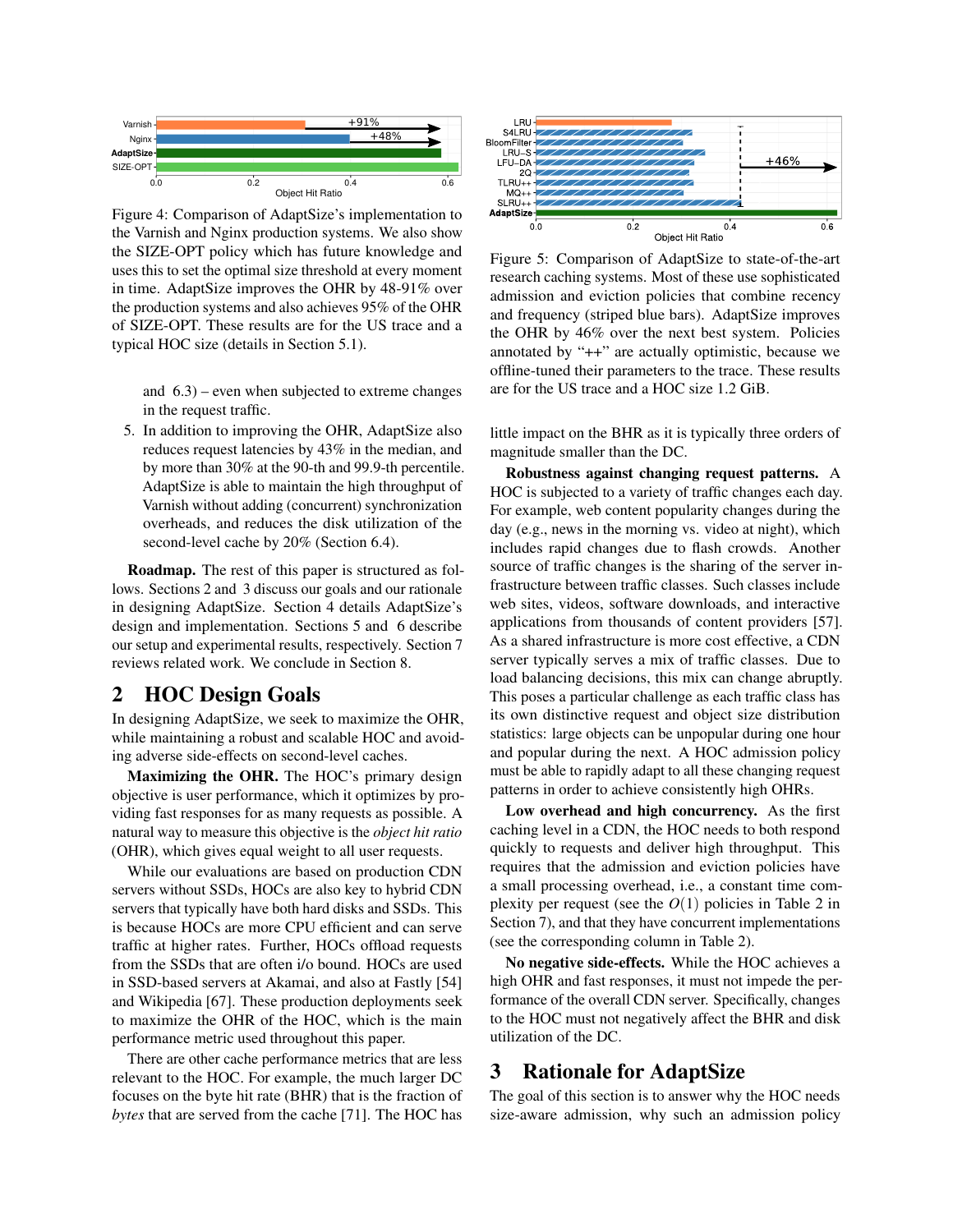<span id="page-3-0"></span>

Figure 6: Comparison of AdaptSize, threshold tuning via hill climbing and shadow caches (HillClimb), and a static size threshold (Static) under a traffic mix change from only web to mixed web/video traffic. While AdaptSize quickly adapts to the new traffic mix, HillClimb gets stuck in a suboptimal configuration, and Static (by definition) does not adapt. AdaptSize improves the OHR by 20% over HillClimb and by 25% over Static on this trace.

needs to be adaptively tuned, and why a new approach to parameter tuning is needed.

#### 3.1 Why HOCs need size-aware admission

We start with a toy example. Imagine that there are only two types of objects: 9999 small objects of size 100 KiB (say, web pages) and 1 large object of size 500 MiB (say, a software download). Further, assume that all objects are equally popular and requested forever in round-robin order. Suppose that our HOC has a capacity of 1 GiB.

A HOC that does not use admission control cannot achieve an OHR above 0.5. Every time the large object is requested, it pushes out  $\approx$  5000 small objects. It does not matter which objects are evicted: when the evicted objects are requested, they cannot contribute to the OHR.

An obvious solution for this toy example is to control admissions via a size threshold. If the HOC admits only objects with a size at most 100 KiB, then it can achieve an OHR of 0.9999 as all small objects stay in the cache.

This toy example is illustrative of what happens under real production traffic. We observe from Figure [1](#page-0-0) that approximately 5% of objects have a size bigger than 1 MiB. Every time a cache admits a 1 MiB object, it needs to evict space equivalent to one thousand 1 KiB objects, which make up about 15% of requests. Again, those evicted objects will not be able to contribute to the OHR. A well-designed cache admission algorithm could help avoid such evictions that have a large impact on OHR.

#### <span id="page-3-2"></span>3.2 Why we need a new tuning method

The key question when implementing size-aware admission is picking its parameters. Figure [2](#page-1-0) shows that a static size threshold is inadequate. Next, we explore three canonical approaches for tuning a size threshold. These approaches are well-known in prior literature and have been applied in other contexts (unrelated to the tuning of size thresholds). However, we show that these known approaches are deficient in our context, motivating the need for AdaptSize's new tuning mechanism.

<span id="page-3-1"></span>

Figure 7: Experimental results showing that setting the size threshold to a fixed function does not work. All three traces shown here have the same 80-th size percentile, but their optimal thresholds differ by two orders of magnitude.

Tuning based on request size percentiles. A common approach used in many contexts (e.g., capacity provisioning) is to derive the required parameter as some function of the request size distribution and arrival rate. A simple way of using this approach in our context is to set the size threshold for cache admission to be a fixed percentile of the object size distribution. However, for production CDN traces, there is no fixed relationship between the percentiles of the object size distribution and optimal size threshold that maximizes the OHR. In Figure [2,](#page-1-0) the optimal size threshold lands on the 80-th percentile request size. However, in Figure [7,](#page-3-1) note that all three traces have the same 80-th percentile but very different optimal thresholds. In fact, we found many examples of multiple traces that agree on *all* size percentiles and yet have *different* optimal size thresholds. The reason is that for maximizing OHR it matters whether the number of requests seen for a specific object size come from one (very popular) object or from many (unpopular) objects. This information is not captured by the request size distribution.

Tuning via hill climbing and shadow caches. A common tool for the tuning of caching parameters is the use of shadow caches. For example, in the seminal paper on ARC [\[53\]](#page-14-4), the authors tune their eviction policy to have the optimal balance between recency and frequency by using a shadow cache (we discuss other related work using shadow caches in Section [7.2\)](#page-10-1). A shadow cache is a simulation which is run in real time simultaneously with the main (implemented) cache, but using a different parameter value than the main cache. Hill climbing then adapts the parameter by comparing the hit ratio achieved by the shadow cache to that of the main cache (or another shadow cache). In theory, we could exploit the same idea to set our size-aware admission threshold. Unfortunately, when we tried this, we found that the OHR-vs-threshold curves are not concave and that they can have several local optima, in which the hill climbing gets frequently stuck. Figure [3b](#page-1-1) shows such an example, in which the local optima result from mixed traffic (web and video). As a consequence, we will demonstrate experimentally in Section [6.3](#page-8-1) that hill climbing is suboptimal. AdaptSize achieves an OHR that is 29% higher than hill climbing on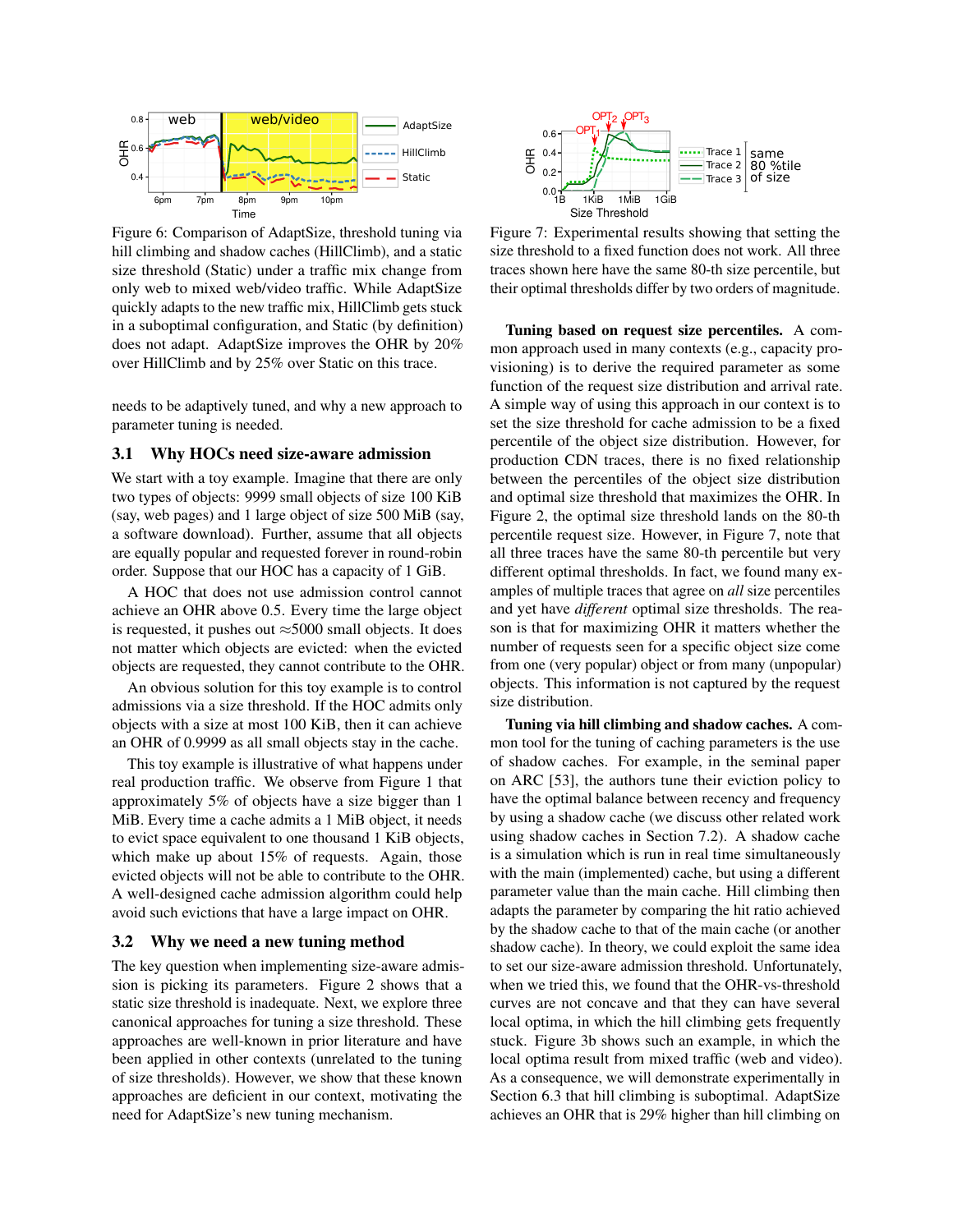average and 75% higher in some cases. We tried adding more shadow caches, and also randomizing the evaluated parameters, but could not find a robust variant that consistently optimized the OHR across multiple traces<sup>[2](#page-4-1)</sup>.

In conclusion, our extensive experiments show that tuning methods like shadow caches with hill climbing are simply not robust enough for the problem of size-aware admission with CDN traffic.

Avoiding tuning by using probabilistic admission. One might imagine that the difficulty in tuning the size threshold lies in the fact that we are limited to a single strict threshold. The vast literature on randomized algorithm suggests that probabilistic parameters are more robust than deterministic ones [\[55\]](#page-14-5). We attempted to apply this idea to size-aware tuning by considering probabilistic admission policies, which "favor the smalls" by admitting them with high probability, whereas large objects are admitted with low probability. We chose a probabilistic function that is exponentially decreasing in the object size (*e* −*size*/*c* ). Unfortunately, the parameterization of the exponential curve (the *c*) matters a lot – and it's just as hard to find this *c* parameter as it is to find the optimal size threshold. Furthermore, the best exponential curve (the best *c*) changes over time. In addition to exponentially decreasing probabilities, we also tried inversely proportional, linear, and log-linear variants. Unfortunately, none of these variants resolves the problem that there is at least one parameter without an obvious way how to choose it.

In conclusion, even randomized admission control requires the tuning of some parameter.

## <span id="page-4-0"></span>4 The AdaptSize Caching System

AdaptSize admits objects with probability *e* −*size*/*c* and evicts objects using a concurrent variant of LRU [\[43\]](#page-14-2). Observe that the function  $e^{-size/c}$  is biased in favor of admitting small sizes with higher *probability*.

Why a probabilistic admission function? The simplest size-based admission policy is a deterministic threshold  $c$  where only objects with a size  $\lt c$  are admitted. A probabilistic admission function, like *e* −*size*/*c* , is more flexible: objects greater than *c* retain a low but non-zero admission probability, which results in eventual admission for popular objects (but not for unpopular ones). In our experiments *e* −*size*/*c* consistently achieves a 10% higher OHR than the best deterministic threshold.

What parameter *c* does AdaptSize use in the *e* −*size*/*c* function? AdaptSize's tuning policy recomputes the optimal  $c$  every  $\Delta$  requests. A natural approach is to use hill-climbing with shadow caches to determine the optimal *c* parameter. Unfortunately, that leads to a myopic view in that only a *local* neighborhood of the current *c* can

<span id="page-4-3"></span>

Figure 8: AdaptSize's Markov chain model for object *i* represents *i*'s position in the LRU list and the possibility that the object is out of the cache. Each object is represented by a separate Markov chain, but all Markov chains are connected by the common "pushdown" rate  $\mu_c$ . Solving these models yields the OHR as a function of *c*.

be searched. This leads to sub-optimal results, given the non-convexities present in the OHR-vs-*c* curve (Figure [3\)](#page-1-1). By contrast, we derive a full Markov chain model of the cache. This model allows AdaptSize to view the entire OHR-vs-*c* curve and perform a *global* search for the optimal *c*. The challenge of the Markov model approach is in devising an algorithm for finding the solution quickly and in incorporating that algorithm into a production system.

In the following, we describe the derivation of Adapt-Size's Markov model (Section [4.1\)](#page-4-2), and how we incorporate AdaptSize into a production system (Section [4.2\)](#page-5-0).

### <span id="page-4-2"></span>4.1 AdaptSize's Markov chain tuning model

To find the optimal *c*, AdaptSize uses a novel Markov chain model, which is very different from that typically used for cache modeling. Traditionally, people have modeled the entire state of the cache, tracking all objects in the cache and their ordering in the LRU list [\[44,](#page-14-6) [30,](#page-13-3) [15,](#page-13-4) [52,](#page-14-7) [10,](#page-12-0) [33,](#page-13-5) [25,](#page-13-6) [24,](#page-13-7) [19,](#page-13-8) [68\]](#page-15-4). While this is 100% accurate, it also becomes completely infeasible when the number of objects is high, because of a combinatorical state space explosion.

AdaptSize instead creates a *separate* Markov chain for each object (cf. Figure [8\)](#page-4-3). Each object's chain tracks its position in the LRU list (if the object is in the cache), as well as a state for the possibility that the object is out of the cache. Using an individual Markov chain greatly reduces the model complexity, which now scales *linearly* with the number of objects, rather than *exponentially* in the number of objects.

AdaptSize's Markov chain. Figure [8](#page-4-3) shows the Markov chain for the *i th* object. The chain has two important parameters. The first is the rate at which object *i* is moved *up* to the head of the LRU list, due to accesses to the object. We get the "move up" rate,  $r_i$ , by collecting aggregate statistics for object *i* during the previous ∆ time interval. The second parameter is the average rate at which object *i* is pushed *down* the LRU list. The "pushdown" rate,  $\mu_c$ , depends on the rate with which any object is moved to the top of the LRU list (due to a hit,

<span id="page-4-1"></span><sup>2</sup>While there are many complicated variants of shadow-cache search algorithms, they all rely on a fundamental assumption of stationarity, which does not need to apply to web traffic.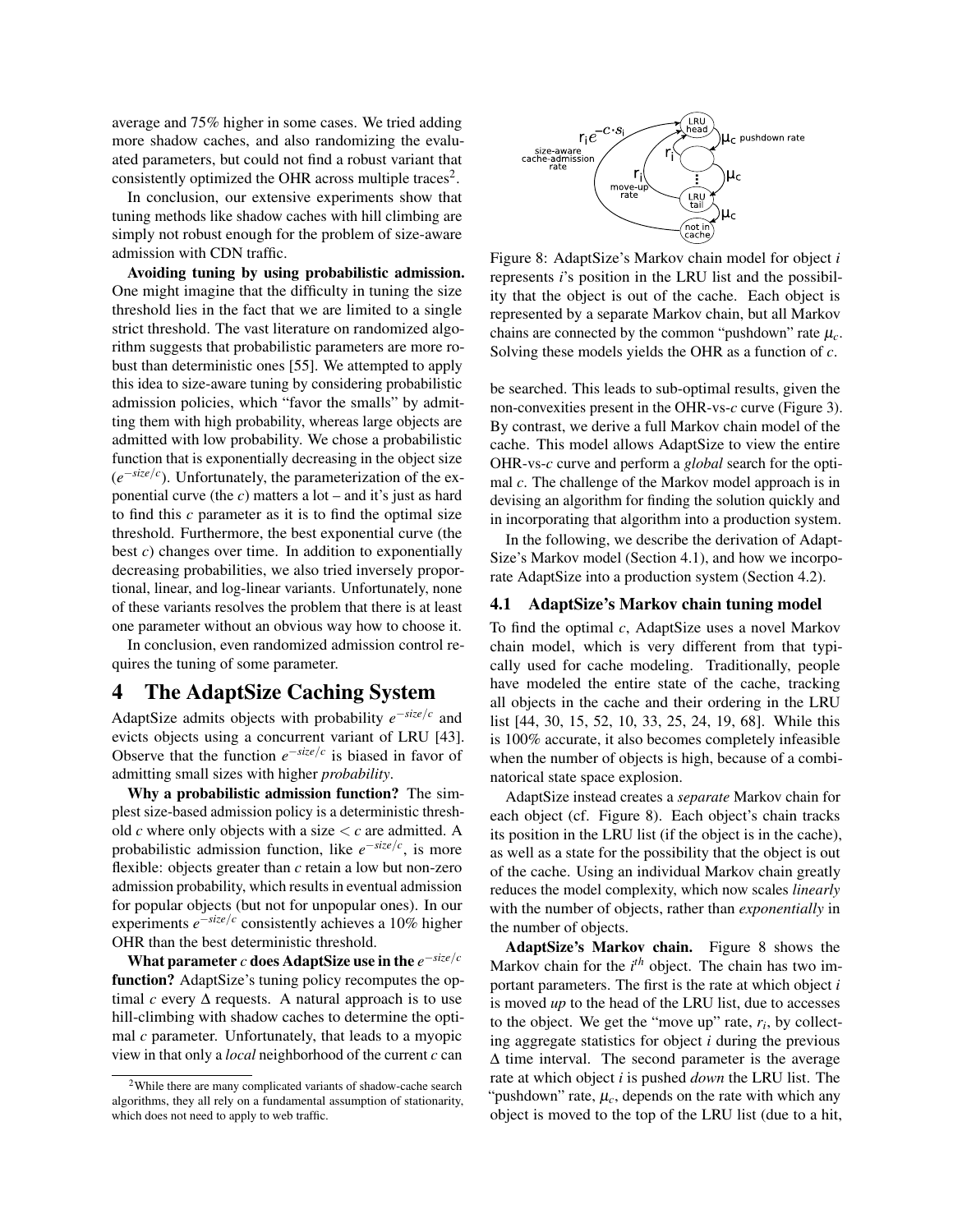or after cache admission). As it does not matter which object is moved to the top,  $\mu_c$  is approximately the same for all objects. So, we consider a single "pushdown" rate for all objects. We calculate  $\mu_c$  by solving an equation that takes all objects into account, and thus captures the interactions between all the objects<sup>[3](#page-5-1)</sup>. Specifically, we find  $\mu_c$  by solving an equation that says that the expected size of all cached objects can't exceed the capacity *K* that is actually available to the cache: *N*

$$
\sum_{i=1}^{N} \mathbb{P}[\text{object } i \text{ in cache}] s_i = K. \tag{1}
$$

Here, *N* is the number of all objects observed over the previous  $\Delta$  interval, and  $s_i$  is the size of object *i*. Note that  $\mathbb{P}[\text{object } i \text{ in cache}]$  is a monotonic function in terms of  $\mu_c$ , which leads to a unique solution.

Our new model enables us to find P[object *i* in cache] as a function of *c* by solving for the limiting probabilities of all "in" states in Figure [8.](#page-4-3) Appendix [A](#page-12-1) shows how this is done. We obtain a function of *c* in closed form.

<span id="page-5-2"></span>Theorem 1 *(proof in Appendix [A\)](#page-12-1)*

$$
\mathbb{P}[object\ i\ in\ cache] = \frac{(e^{r'_i/\mu_c}-1)\cdot e^{-c\cdot s_i}}{1+(e^{r_i/\mu_c}-1)\cdot e^{-c\cdot s_i}}
$$

Note that the size admission parameter *c* affects both the admission probability ( $e^{-s_i/c}$ ) and the pushdown rate ( $\mu_c$ ). For example, a lower *c* results in fewer admissions, which results in fewer evictions, and in a smaller pushdown rate.

The OHR as a function of *c*. Theorem [1](#page-5-2) and Equation [\(1\)](#page-5-3) yield the OHR by observing that the expected number of hits of object *i* equals *r<sup>i</sup>* (*i*'s average request rate) times the long-term probability that *i* is in the cache. The OHR predicted for the threshold parameter  $c$  is then simply the ratio of expected hits to requests:

$$
OHR(c) = \frac{\sum_{i=1}^{N} r_i \mathbb{P}[\text{object } i \text{ in cache}]}{\sum_{i=1}^{N} r_i}
$$

.

If we consider a discretized range of c values, we can now compute the OHR for each c in the range which gives us a "curve" of OHR-vs-c (similar to the curves in Figure [9\)](#page-5-4).

Global search for the optimal  $c$ . Every  $\Delta$  steps, we derive the OHR-vs-c curve using our Markov model. We search this curve for the *c* that maximizes the OHR using a standard global search method for non-concave func-tions [\[64\]](#page-15-5). This *c* is then used for the next  $\Delta$  steps.

Accuracy of AdaptSize's model. Our Markov chain relies on several simplifying assumptions that can potentially impact the accuracy of the OHR predictions. Figure [9](#page-5-4) shows that AdaptSize's OHR equation matches experimental results across the whole range of the threshold parameter  $c$  on two typical traces of length  $\Delta$ . In addition, we continuously compared AdaptSize's model to mea-surements during our experiments (Section [6\)](#page-6-2). AdaptSize is very accurate with an average error of about 1%.

<span id="page-5-4"></span>

<span id="page-5-3"></span>Figure 9: AdaptSize's Markov model predicts the OHR sensitivity curve (red solid line). This is very accurate when compared to the actual OHR (black dots) that results when that threshold is chosen. Each experiment involves a portion of the production trace of length  $\Delta = 250K$ .

### 4.2 Integration with a production system

We implemented AdaptSize on top of Varnish [\[76,](#page-15-1) [32\]](#page-13-9), a production caching system, by modifying the miss request path. On a cache miss, Varnish accesses the second-level cache to retrieve the object, and places it in its HOC. With AdaptSize, the probabilistic admission decision is executed, which is evaluated independently for all cache threads and adds a constant number of instructions to the request path. If the object is not admitted, it is served from Varnish's transient memory.

Our implementation uses a parameter  $\Delta$  which is the size of the window of requests over which our Markov model for tuning is computed. In addition to statistics from the current window, we also incorporate the statistical history from prior windows via exponential smoothing, which makes AdaptSize more robust and largely insensitive to  $\Delta$  on both of our production traces. In our experiments, we choose  $\Delta = 250K$  requests (about 5-10 mins on average), which allows AdaptSize to react quickly to changes in the request traffic.

Lock-free statistics collection. A key problem in implementing AdaptSize lies in efficient statistics collection for the tuning model. Gathering request statistics can add significant overhead to concurrent caching designs [\[69\]](#page-15-6). Varnish and AdaptSize use thousands of threads in our experiments, so centralized request counters would cause high lock contention. In fact, we find that Varnish's throughput bottleneck is lock contention for the few remaining synchronization points (e.g., [\[43\]](#page-14-2)).

Instead of a central request counter, AdaptSize hooks into the internal data structure of the cache threads. Each cache thread keeps debugging information in a concurrent ring buffer, to which all events are simply appended (overwriting old events after some time). AdaptSize's statistics collection frequently scans this ring buffer (read only) and does not require any synchronization.

Robust and efficient model evaluation. The OHR prediction in our statistical model involves two more implementation challenges. The first challenge lies in efficiently solving equation [\(1\)](#page-5-3). We achieve a constant time

<span id="page-5-1"></span><span id="page-5-0"></span><sup>3</sup>Mean-field theory [\[45\]](#page-14-8) provides analytical justification for why it is reasonable to assume a single average pushdown rate, when there are thousands of objects (as in our case).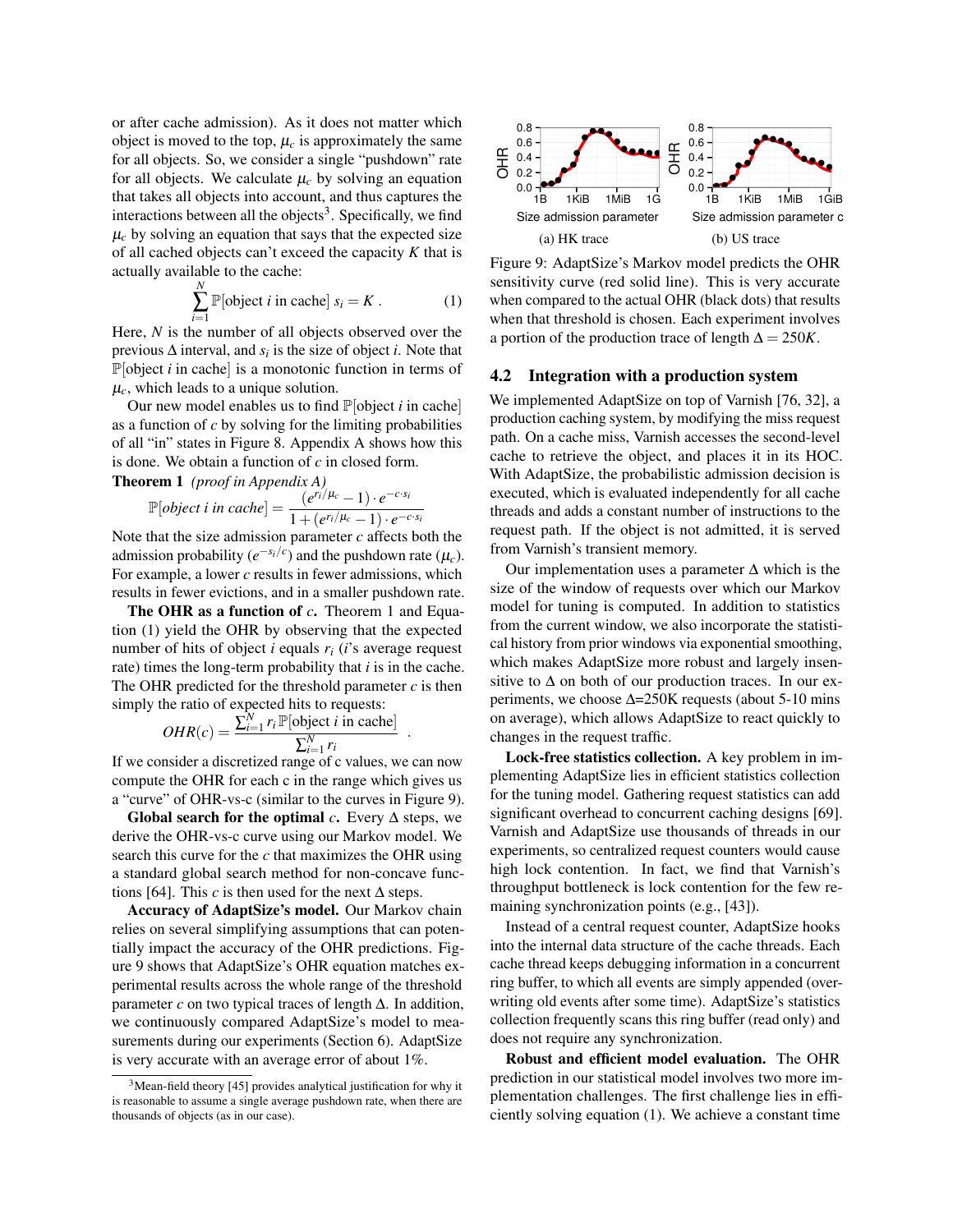<span id="page-6-5"></span>

|                                                 | HK trace<br>US trace |              |  |  |  |  |  |
|-------------------------------------------------|----------------------|--------------|--|--|--|--|--|
| <b>Total Requests</b>                           | 450 million          | 440 million  |  |  |  |  |  |
| <b>Total Bytes</b>                              | 157.5 TiB            | 152.3 TiB    |  |  |  |  |  |
| <b>Unique Objects</b>                           | 25 million           | 55 million   |  |  |  |  |  |
| <b>Unique Bytes</b>                             | 14.7 TiB             | 8.9 TiB      |  |  |  |  |  |
| <b>Start Date</b>                               | Jan 29, 2015         | Jul 15, 2015 |  |  |  |  |  |
| <b>End Date</b>                                 | Feb 06, 2015         | Jul 20, 2015 |  |  |  |  |  |
| Table 1: Degic information about our web treess |                      |              |  |  |  |  |  |

Table 1: Basic information about our web traces.

overhead by using a fixed-point solver [\[26\]](#page-13-10). The second challenge is due to the exponential function in the Theorem [1.](#page-5-2) The value of the exponential function outgrows even 128-bit float number representations. We solve this problem by using an accurate and efficient approximation for the exponential function using a Pade approxi- ´ mant [\[63\]](#page-15-7) that only uses simple float operations which are compatible with SSE/AVX vectorization, speeding up the model evaluation by about  $10-50\times$  in our experiments.

# <span id="page-6-1"></span>5 Evaluation Methodology

We evaluate AdaptSize using *both* trace-based simulations (Section [5.2\)](#page-6-3) and a Varnish-based implementation (Section [5.3\)](#page-6-4) running on our experimental testbed. For both these approaches, the request load is derived from traces from Akamai's production CDN servers (Section [5.1\)](#page-6-0).

## <span id="page-6-0"></span>5.1 Production CDN request traces

We collected request traces from two production CDN servers in Akamai's global network. Table [1](#page-6-5) summarizes the main characteristics of the two traces. Our first trace is from urban Hong Kong (HK trace). Our second trace is from rural Tennessee, in the US, (US trace). Both span multiple consecutive days, with over 440 million requests per trace during the months of February and July 2015. Both production servers use a HOC of size 1.2 GiB and several hard disks as second-level caches. They serve a traffic mix of several thousand popular web sites, which represents a typical cross section of the web (news, social networks, downloads, ecommerce, etc.) with highly variable object sizes. Some content providers split very large objects (e.g., videos) into smaller (e.g., 2 MiB) chunks. The chunking approach is accurately represented in our request traces. For example, the cumulative distribution function shown in Figure [1](#page-0-0) shows a noticeable jump around the popular 2 MiB chunk size.

## <span id="page-6-3"></span>5.2 Trace-based simulator

We implemented a cache simulator in C++ that incorporates AdaptSize and several state-of-the-art research caching policies. The simulator is a single-threaded implementation of the admission and eviction policies and performs the appropriate cache actions when it is fed the CDN request traces. Objects are only stored via their ids and the HOC size is enforced by a simple check on the sum of bytes currently stored. While actual caching systems (such as Varnish [\[43,](#page-14-2) [42\]](#page-14-3)) use multi-threaded concurrent implementations, our simulator provides a good approximation of the OHR when compared with our prototype implementations that we describe next.

## <span id="page-6-4"></span>5.3 Prototype Evaluation Testbed

Our implementation testbed is a dedicated (university) data center consisting of a client server, an origin server, and a CDN server that incorporates the HOC. We use FUJITSU CX250 HPC servers, which run RHEL 6.5, kernel 2.6.32 and gcc 4.4.7 on two Intel E5-2670 CPUs with 32 GiB RAM and an IB QDR networking interface.

In our evaluation, the HOC on our CDN server is either running Nginx, Varnish, or AdaptSize. Recall that we implemented AdaptSize by adding it to Varnish<sup>[4](#page-6-6)</sup> as described in Section [4.2.](#page-5-0) We use Nginx 1.9.12 (February 2016) with its build-in frequency-based admission policy. This policy relies on one parameter: how many requests need to be seen for an object before being admitted to the cache. We use an optimized version of Nginx, since we have tuned its parameter offline for both traces. We use Varnish 4.1.2 (March 2016) with its default configuration that does not use an admission policy.

The experiments in Section [6.1,](#page-7-0) [6.2,](#page-8-0) and [6.3](#page-8-1) focus on the HOC and do not use a DC. The DC in Section [6.1](#page-7-0) uses Varnish in a configuration similar to that of the Wikimedia Foundation's CDN [\[67\]](#page-15-0). We use four equal dedicated 1 TB WD-RE3 7200 RPM 32 MiB-Cache hard disks attached via a Dell 6 Gb/s SAS Host Bus Adapter Card in raw mode (RAID disabled).

The client fetches content specified in the request trace from the CDN server using libcurl. The request trace is continuously read into a global queue, which is distributed to worker threads (client threads). Each client thread continually requests objects in a closed-loop fashion. We use up to 200 such threads and verified that the number of client threads has a negligible impact on the OHR.

If the CDN server does not have the requested content, it is fetched from the origin server. Our origin server is implemented in FastCGI. As it is infeasible to store all trace objects (23 TB total) on the origin server, our implementation creates objects with the correct size on the fly before sending them over the network. In order to stress test our caching implementation, the origin server is highly multi-threaded and intentionally never the bottleneck.

# <span id="page-6-2"></span>6 Empirical Evaluation

This section presents our empirical evaluation of Adapt-Size. We divide our evaluation into three parts. In Section [6.1,](#page-7-0) we compare AdaptSize with production caching systems, as well as with an *offline* caching system called SIZE-OPT that continuously optimizes OHR with knowledge of future requests. While SIZE-OPT is not implementable in practice. it provides an upper bound on the

<span id="page-6-6"></span><sup>4</sup>We refer to AdaptSize incorporated into Varnish as "AdaptSize" and Varnish without modifications as "Varnish".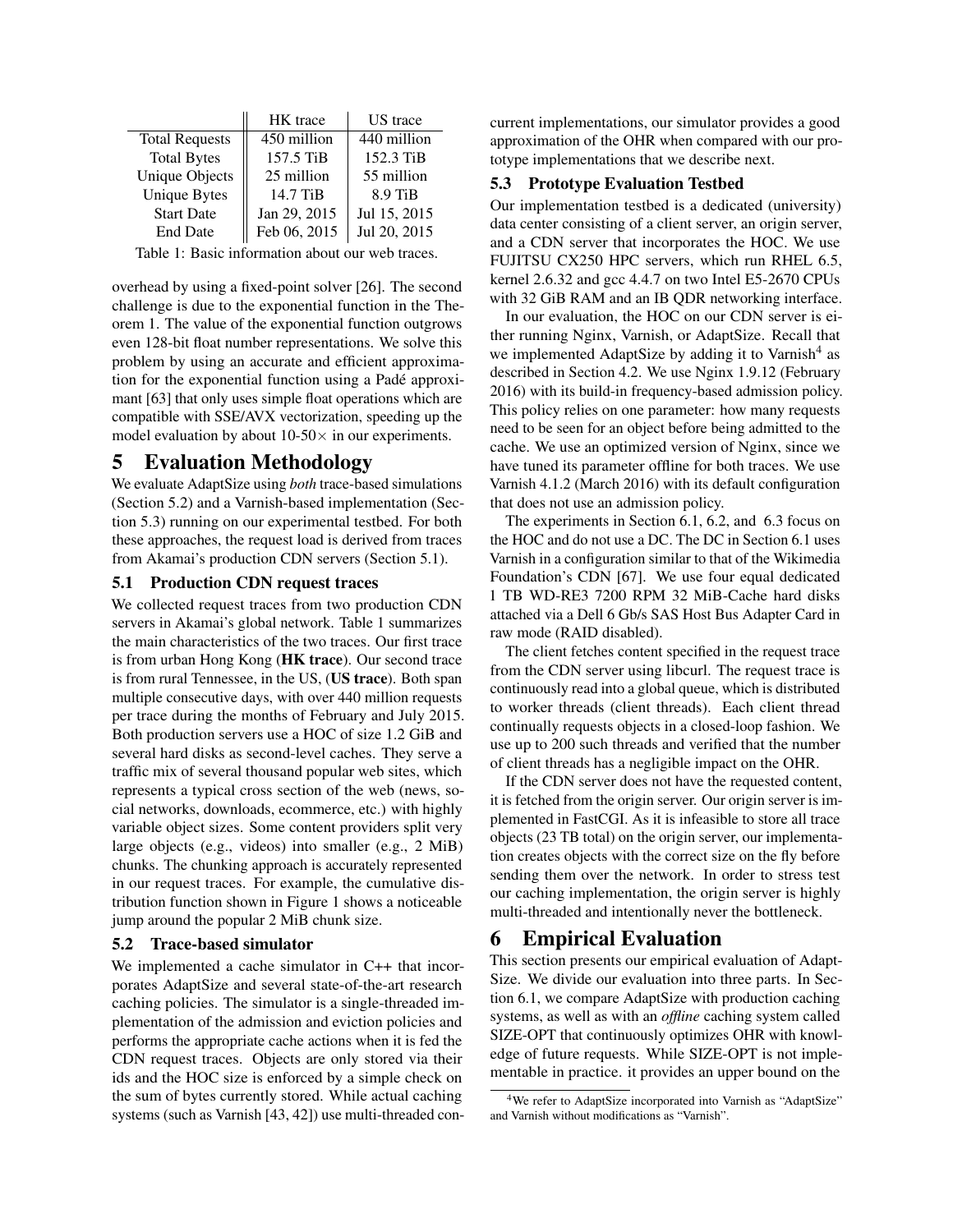<span id="page-7-1"></span>

Figure 10: Comparison of AdaptSize's implementation to the Varnish and Nginx production systems and SIZE-OPT. AdaptSize improves the OHR by 30-47% over the production systems and also achieves 99% of the OHR of SIZE-OPT. These results are for the HK trace; corresponding results for the US trace are shown in Figure [4.](#page-2-2)

achievable OHR to which AdaptSize can be compared. In Section [6.2,](#page-8-0) we compare AdaptSize with research caching systems that use more elaborate eviction and admission policies. In Section [6.3,](#page-8-1) we evaluate the robustness of AdaptSize by emulating both randomized and adversarial traffic mix changes. In Section [6.4,](#page-9-0) we evaluate the side-effects of AdaptSize on the overall CDN server.

#### <span id="page-7-0"></span>6.1 Comparison with production systems

We use our experimental testbed outlined in Section [5.3](#page-6-4) and answer four basic questions about AdaptSize.

What is AdaptSize's OHR improvement over production systems? Quick answer: *AdaptSize improves the OHR by 47-91% over Varnish and by 30-48% over Nginx*. We compare the OHR of AdaptSize to Nginx and Varnish using the 1.2 GiB HOC configuration from the corresponding Akamai production servers (Section [5.1\)](#page-6-0). For the HK trace (Figure [10\)](#page-7-1), we find that AdaptSize improves over Nginx by 30% and over Varnish by 47%. For the US trace (Figure [4\)](#page-2-2), the improvement increases to 48% over Nginx and 91% over Varnish.

The difference in the improvement over the two traces stems from the fact that the US trace contains 55 million unique objects as compared to only 25 million unique objects in the HK trace. We further find that AdaptSize improves the OHR variability (the coefficient of variation) by  $1.9\times$  on the HK trace and by  $3.8\times$  on the US trace (compared to Nginx and Varnish).

How does AdaptSize compare with SIZE-OPT? Quick answer: *for the typical HOC size, AdaptSize achieves an OHR within 95% of SIZE-OPT*. We benchmark AdaptSize against the SIZE-OPT policy, which tunes the threshold parameter *c* using a priori knowledge of the next one million requests. Figures [4](#page-2-2) and [10](#page-7-1) show that AdaptSize is within 95% of SIZE-OPT on the US trace, and within 99% of SIZE-OPT on the HK trace, respectively.

How much is AdaptSize's performance affected by the HOC size? Quick answer: *AdaptSize's improvement over production caching systems becomes greater for smaller HOC sizes, and decreases for larger HOC sizes*. We consider the OHR when scaling the HOC size between 512 MiB and 32 GiB under the production server traffic

<span id="page-7-2"></span>

Figure 11: Comparison of AdaptSize to SIZE-OPT, Varnish, and Nginx when scaling the HOC size under the production server traffic of two 1.2 GiB HOCs. Adapt-Size always stays close to SIZE-OPT and significantly improves the OHR for all HOC sizes.

of a 1.2 GiB HOC. Figures [11a](#page-7-2) and [11b](#page-7-2) shows that the performance of AdaptSize is close to SIZE-OPT for all HOC sizes. The improvement of AdaptSize over Nginx and Varnish is most pronounced for HOC sizes close to the original configuration. As the HOC size increases, the OHR of all caching systems improves, since the HOC can store more objects. This leads to a smaller relative improvement of AdaptSize for a HOC size of 32 GiB: 10-12% over Nginx and 13-14% over Varnish.

How much is AdaptSize's performance affected when jointly scaling up HOC size and traffic rate? Quick answer: *AdaptSize's improvement over production caching systems remains constant for larger HOC sizes*. We consider the OHR when jointly scaling the HOC size and the traffic rate by up 128x (153 GiB HOC size). This is done by splitting a production trace into 128 non-overlapping segments and replaying all 128 segments concurrently. We find that the OHR remains approximately constant as we scale up the system, and that AdaptSize achieves similar OHR improvements as under the original 1.2 GiB HOC configuration.

What about AdaptSize's overhead? Quick answer: *AdaptSize's throughput is comparable to existing production systems and AdaptSize's memory overhead is reasonably small*. AdaptSize is build on top of Varnish, which focuses on high concurrency and simplicity. In Figure [12,](#page-8-2) we compare the throughput (bytes per second of satisfied requests) of AdaptSize to an unmodified Varnish system. We use two micro experiments. The first benchmarks the hit request path (100% OHR scenario), to verify that there is indeed no overhead for cache hits (see section [4.2\)](#page-5-0). The second benchmarks the miss request path (0% OHR scenario), to assess the worst-case overhead due to the admission decision.

We replay one million requests and configure different concurrency levels via the number of client threads. Note that a client thread does not represent an individual user (Section [5.3\)](#page-6-4). The results are based on 50 repetitions.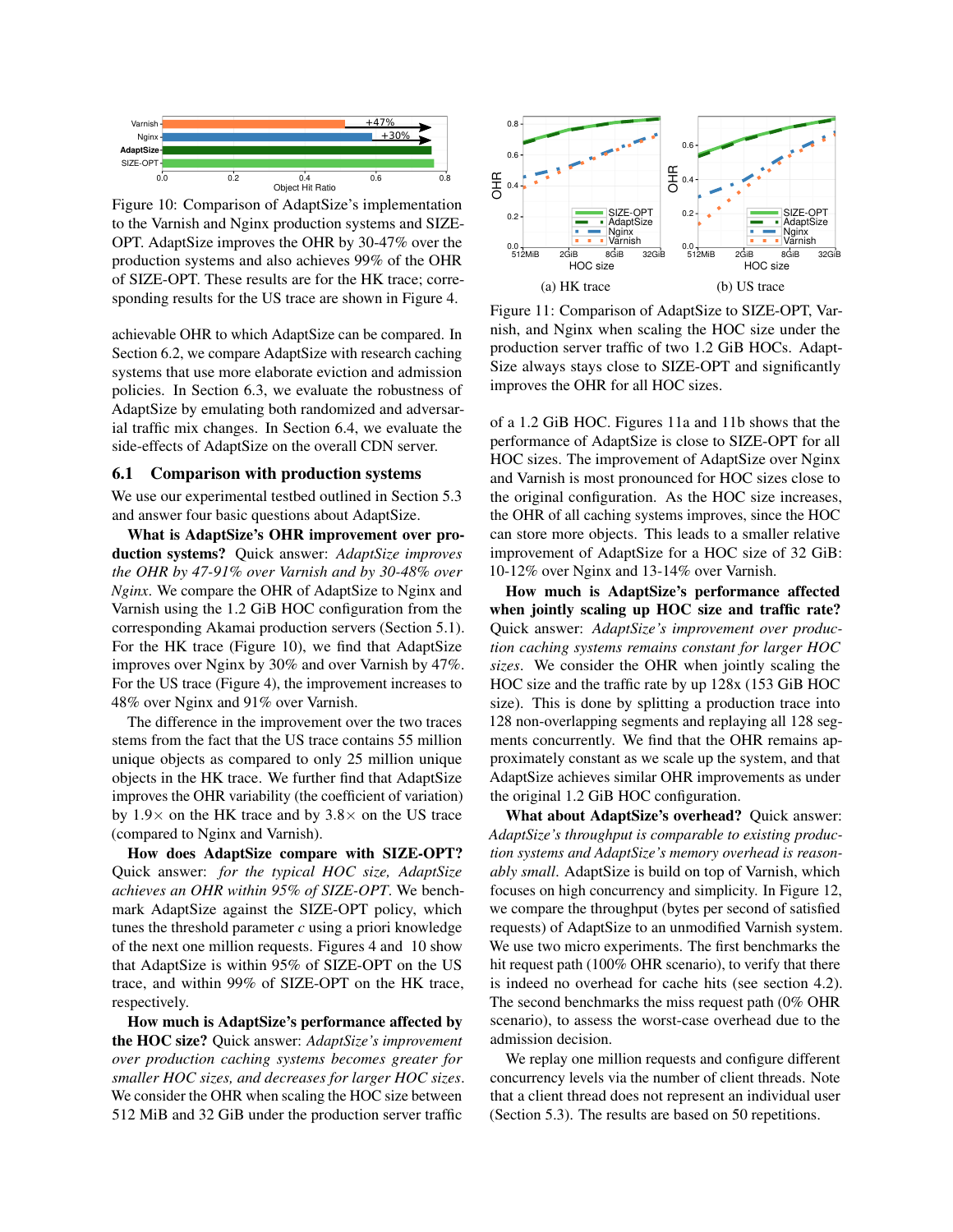<span id="page-8-2"></span>

Figure 12: Comparison of the throughput of AdaptSize and Varnish in micro experiments with (a) 100% OHR and (b) 0% OHR. Scenario (a) stress tests the hit request path and shows that there is no difference between AdaptSize and Varnish. Scenario (b) stress tests the miss request path (every request requires an admission decision) and shows that the throughput of AdaptSize and Varnish is very close (within confidence intervals).

Figure [12a](#page-8-2) shows that the application throughput of AdaptSize and Varnish are indistinguishable in the 100% OHR scenario. Both systems achieve a peak throughput of 17.5 Gb/s for 50 clients threads. Due to lock contention, the throughput of both systems decreases to around 15 Gb/s for 100-300 clients threads. Figure [12b](#page-8-2) shows that the application throughput of both systems in the 0% OHR scenario is very close, and always within the 95% confidence interval.

The memory overhead of AdaptSize is small. The memory overhead comes from the request statistics needed for AdaptSize's tuning model. Each entry in this list describes one object (size, request count, hash), which requires less than 40 bytes. The maximum length of this list, across all experiments, is 1.5 million objects (58 MiB), which also agrees with the memory high water mark (VmHWM) reported by the Kernel for AdaptSize's tuning process.

#### <span id="page-8-0"></span>6.2 Comparison with research systems

We have seen that AdaptSize performs very well against production systems. We now ask the following.

How does AdaptSize compare with research caching systems, which involve more sophisticated admission and eviction policies? Quick answer: *Adapt-Size improves by 33-46% over state-of-the-art research caching system*. We use the simulation evaluation setup explained in Section [5.2](#page-6-3) with eight systems from Table [2,](#page-11-1) which are selected with the criteria of having an efficient constant-time implementation. Four of the eight systems use a recency and frequency trade-off with fixed weights between recency and frequency. Another three systems (ending with "++") use sophisticated recency and frequency trade-offs with variable weights, which we hand-tuned to our traces to create optimistic variants<sup>[5](#page-8-3)</sup>. The

<span id="page-8-4"></span>

Figure 13: Comparison of AdaptSize to state-of-the-art research caching systems. Most of these are sophisticated admission and eviction policies that combine recency and frequency (striped blue bars). LRU-S is the only system – besides AdaptSize – that incorporates size. AdaptSize improves the OHR by 33% over the next best system. Policies annotated by "++" are actually optimistic, because we offline-tuned their parameters to the trace. These results are for the HK trace; correspondings results for the US trace are shown in Figure [5.](#page-2-3)

remaining system is LRU-S [\[72\]](#page-15-8), which uses size-aware eviction and admission with static parameters.

Figure [13](#page-8-4) shows the simulation results for a HOC of size 1.2 GiB on the HK trace. We find that AdaptSize achieves a 33% higher OHR than the second best system, which is SLRU++. Figure [5](#page-2-3) shows the simulation results for the US trace. AdaptSize achieves a 46% higher OHR than the second best system, which is again SLRU++. Note that SLRU's performance heavily relies on offline parameters as can be seen by the much smaller OHR of S4LRU, which is a static-parameter variant of SLRU. In contrast, AdaptSize achieves its superior performance without needing offline parameter optimization. In conclusion, we find that AdaptSize's policies outperform sophisticated eviction and admission policies, which do not depend on the object size.

### <span id="page-8-1"></span>6.3 Robustness of alternative tuning methods for size-aware admission

So far we have seen that AdaptSize significantly improves the OHR over caching systems without size-aware admission, including production caching systems (Section [6.1\)](#page-7-0) and research caching systems (Section [6.2\)](#page-8-0). We now focus on different cache tuning methods for the sizeaware admission parameter *c* (see the beginning of Section [4\)](#page-4-0). Specifically, we compare AdaptSize with hill climbing (HillClimb), based on shadow caches (cf. Section [3\)](#page-2-1). HillClimb uses two shadow caches and we handoptimized its parameters (interval of climbing steps, step size) on our production traces. We also compare to a static size threshold (Static), where the value of this static threshold is offline optimized on our production traces. We also compare to SIZE-OPT, which tunes *c* based on offline knowledge of the next one million requests. All four policies are implemented on Varnish using the setup explained in Section [5.3.](#page-6-4)

<span id="page-8-3"></span><sup>5</sup>There are self-tuning variants of recency-frequency trade-offs such as ARC [\[53\]](#page-14-4). Unfortunately, we could not test ARC itself, because its learning rule relies on the assumption of unit-sized object sizes.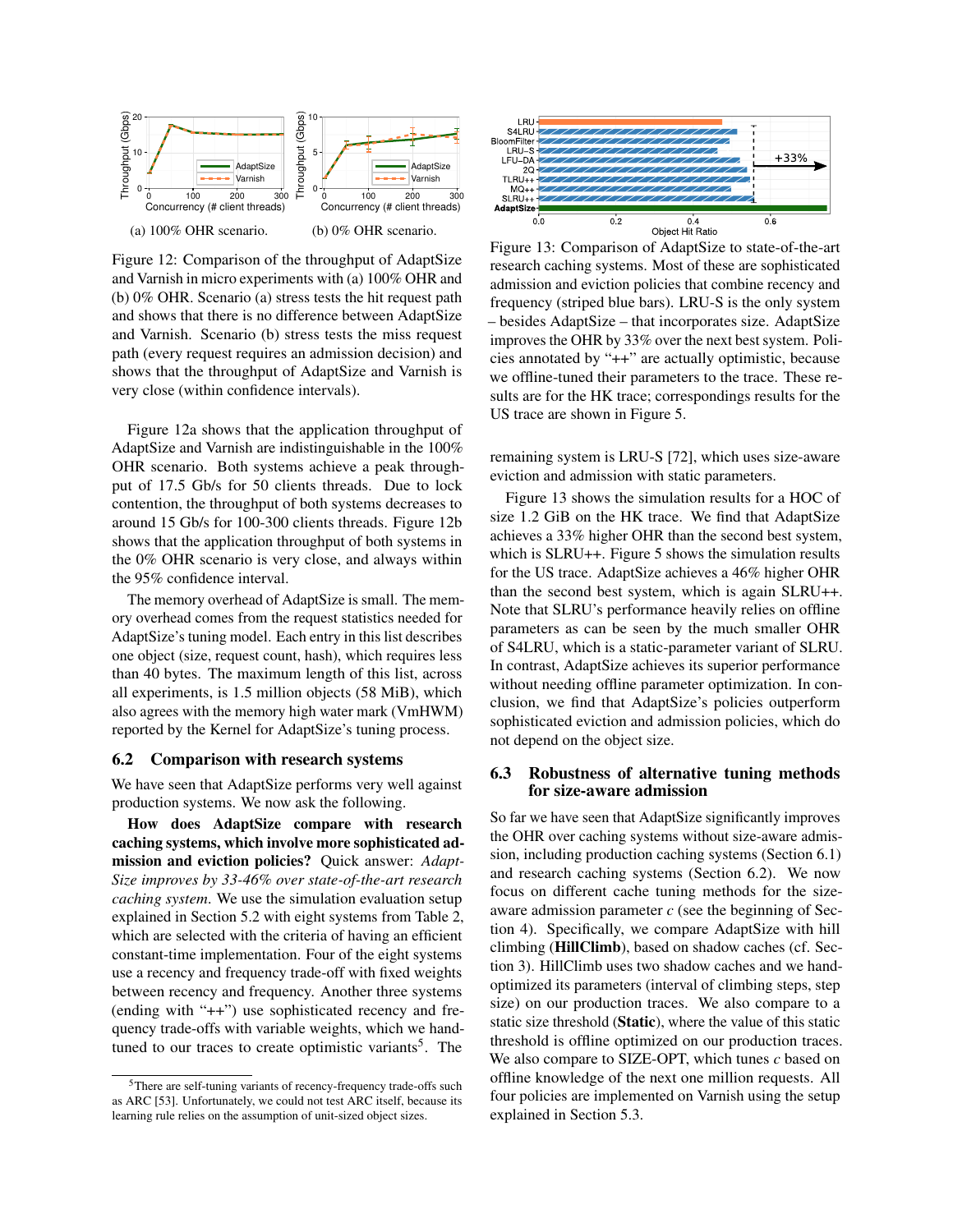<span id="page-9-1"></span>

Figure 14: Comparison of cache tuning methods under traffic mix changes. We performed 50 randomized traffic mix changes (a), and 25 adversarial traffic mix changes (b). The boxes show the range of OHR from the 25-th to the 75-th percentile among the 25-50 experiments. The whiskers show the 5-th to the 95-th percentile.

We consider two scenarios: 1) *randomized traffic mix changes* and 2) *adversarial traffic mix changes*. A randomized traffic mix change involves a random selection of objects which abruptly become very popular (similar to a flash crowd event). An adversarial traffic mix change involves frequently changing the traffic mix between classes that require vastly different size-aware admission parameters (e.g., web, video, or download traffic). An example of an adversarial change is the case where objects larger than the previously-optimal threshold suddenly become very popular.

Is AdaptSize robust against randomized traffic mix changes? Quick answer: *AdaptSize performs within 95% of SIZE-OPT's OHR even for the worst 5% of experiments, whereas HillClimb and Static achieve only 47-54% of SIZE-OPT's OHR*. We create 50 different randomized traffic mix changes. Each experiment consists of two parts. The first part is five million requests long, and allows each tuning method to converge to a stable configuration. The second part is ten million requests long, and consists of 50% production-trace requests and 50% of very popular objects. The very popular objects consist of a random number of objects (between 200 and 1000), which are randomly sampled from the trace.

Figure [14a](#page-9-1) shows a boxplot of the OHR for each caching tuning method across the 50 experiments. The boxes indicate the 25-th and 75-th percentile, the whiskers indicate the 5-th and 95-th percentile. AdaptSize improves the OHR over HillClimb across every percentile, by 9% on average, and by more than 75% in five of the 50 experiments. AdaptSize improves the OHR over Static across every percentile, by 30% on average, and by more than 100% in five of the 50 experiments. Compared to SIZE-OPT, AdaptSize achieves 95% of the OHR for all percentiles.

Is AdaptSize robust against adversarial traffic mix changes? Quick answer: *AdaptSize performs within 81% of SIZE-OPT's OHR even for the worst 5% of experiments, whereas HillClimb and Static achieve only 5-15% of SIZE-*

*OPT's OHR*. Our experiment consists of 25 traffic mix changes. Each traffic mix is three million requests long, and the optimal *c* parameter changes from 32-256 KiB to 1-2 MiB, then to 16-32 MiB, and back again.

Figure [14b](#page-9-1) shows a boxplot of the OHR for each caching tuning method across all 50 experiments. The boxes indicate the 25-th and 75-th percentile, the whiskers indicate the 5-th and 95-th percentile. AdaptSize improves the OHR over HillClimb across every percentile, by 29% on average, and by more than 75% in seven of the 25 experiments. AdaptSize improves the OHR over Static across every percentile, by almost 3x on average, and by more than 10x in eleven of the 25 experiments. Compared to SIZE-OPT, AdaptSize achieves 81% of the OHR for all percentiles.

### <span id="page-9-0"></span>6.4 Side effects of Size-Aware Admission

So far our evaluation has focused on AdaptSize's improvement with regard to the OHR. We evaluate AdaptSize's side-effects on the DC and on the client's request latency (cf. Section [2\)](#page-2-0). Specifically, we compare AdaptSize to an unmodified Varnish system using the setup explained in Section [5.3.](#page-6-4) Network latencies are emulated using the Linux kernel (tc-netem). We set a 30ms round-trip latency between client and CDN server, and 100ms round-trip latency between CDN server and origin server. We answer the following three questions on the CDN server's performance.

How much does AdaptSize affect the BHR of the DC? Quick answer: *AdaptSize has a neutral effect on the BHR of the DC*. The DC's goal is to maximize the BHR, which is achieved by a very large DC capacity [\[49\]](#page-14-9). In fact, compared to the DC the HOC has less than on thousandth the capacity. Therefore, changes to the HOC have little effect on the DC's BHR.

In our experiment, we measure the DC's byte hit ratio (BHR) from the origin server. Figure [15a](#page-10-2) shows that there is no noticeable difference between the BHR under AdaptSize and under an unmodified Varnish.

Does AdaptSize increase the load of the DC's harddisks? Quick answer: *No. In fact, AdaptSize reduces the average disk utilization by 20%*. With AdaptSize, the HOC admits fewer large objects, but caches many more small objects. The DC's request traffic therefore consists of more requests to large objects, and significantly fewer requests to small objects.

We measure the request size distribution at the DC and report the corresponding histogram in Figure [16.](#page-10-3) We observe that AdaptSize decreases the number of cache misses significantly for all object sizes below 256 KiB. For object sizes above 256 KiB, we observe a slight increase in the number of cache misses. Overall, we find that the DC has to serve 60% fewer requests with Adapt-Size, but that the disks have to transfer a 30% higher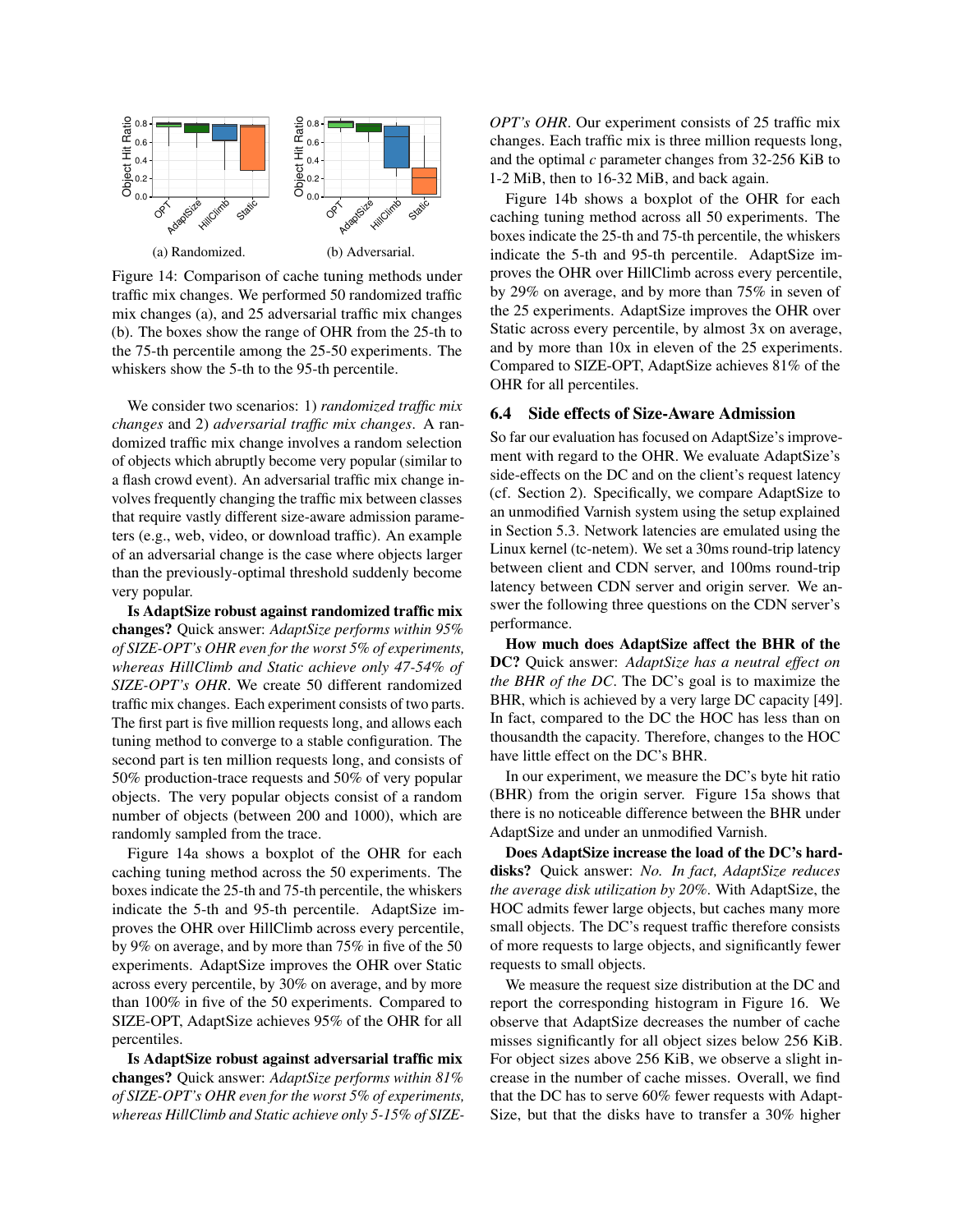<span id="page-10-2"></span>

(a) BHR. (b) IOPS. (c) Utilization. (d) Latency.

Figure 15: Evaluation of AdaptSize's side effects across ten different sections of the US trace. AdaptSize has a neutral impact on the byte hit ratio, and leads to a 10% reduction in the median number of I/O operations going to the disk, and a 20% reduction in disk utilization.

byte volume. The average request size is also 4x larger with AdaptSize, which improves the sequentiality of disk access and thus makes the DC's disks more efficient.

To quantify the performance impact on the DC's harddisks we use iostat [\[31\]](#page-13-11). Figure [15b](#page-10-2) shows that the average rate of I/O operations per second decreases by about 10%. Moreover, Figure [15c](#page-10-2) shows that AdaptSize reduces the disk's utilization (the fraction of time with busy periods) by more than 20%. We conclude that the increase in byte volume is more than offset by the fact that Adapt-Size shields the DC from many small requests and also improves the sequentiality of requests served by the DC.

How much does AdaptSize reduce the request latency? Quick answer: *AdaptSize reduces the request latency across all percentiles by at least 30%*.

We measure the end-to-end request latency (time until completion of a request) from the client server. Figure [15d](#page-10-2) shows that AdaptSize reduces the median request latency by 43%, which is mostly achieved by the fast HOC answering a higher fraction of requests. The figure also shows significant reduction of tail latency, e.g., the 90-th and 99-th latency percentiles are reduced by more than 30%. This reduction in the tail latency is due to the DC's improved utilization factor, which leads to a much smaller number of outstanding requests, which makes it easier to absorb traffic bursts.

## <span id="page-10-0"></span>7 Related Work

The extensive related work in caching can be divided into two major lines of work: research caching systems (Section [7.1\)](#page-10-4), and cache tuning methods (Section [7.2\)](#page-10-1).

#### <span id="page-10-4"></span>7.1 Research caching systems

Table [2](#page-11-1) surveys 33 caching systems proposed in the research literature between 1993 and 2016. We classify these systems in terms of the per-request time complexity, the eviction and admission policies used, the support for a concurrent implementation, and the evaluation method.

Not all of the 33 caching systems fulfill the low overhead design goal of Section [2.](#page-2-0) Specifically, the complexity column in Table [2](#page-11-1) shows that some proposals before 2002 have a computational overhead that scales logarith-

<span id="page-10-3"></span>

Figure 16: Comparison of the distribution of request sizes to the disk cache under a HOC running AdaptSize versus unmodified Varnish. All object sizes below 256 KiB are significantly less frequent under AdaptSize, whereas larger objects are slightly more frequent.

mically in the number of objects in the cache, which is impractical. AdaptSize differs from these systems because it has a constant complexity, and a low synchronization overhead, which we demonstrated by incorporating AdaptSize into the Varnish production system.

Of those caching systems that have a low overhead, almost none (except LRU-S and Threshold) incorporate object sizes. In particular, these systems admit and evict objects based only on recency, frequency, or a combination thereof. AdaptSize differs from these systems because it is size aware, which improves the OHR by 33-46% (as shown in Section [6.2\)](#page-8-0).

There are only three low-overhead caching systems that are size aware. Threshold [\[2\]](#page-12-2) uses a static size threshold, which has to be determined in advance. The corresponding Static policy in Section [6.3](#page-8-1) performs poorly in our experiments. LRU-S [\[72\]](#page-15-8) uses size-aware admission, where it admits objects with probability 1/*size*. Unfortunately, this static probability is too low<sup>[6](#page-10-5)</sup>. AdaptSize achieves a 61-78% OHR improvement over LRU-S (Figures [5](#page-2-3) and [13\)](#page-8-4). The third system [\[56\]](#page-14-10) also uses a static parameter, and was developed in parallel to AdaptSize. AdaptSize differs from these caching systems by automatically adapting the size-aware admission parameter over time.

While most of these caching systems share our goal of improving the OHR, an orthogonal line of research seeks to achieve superior throughput using concurrent cache implementations (compare the concurrent implementation column in Table [2\)](#page-11-1). AdaptSize also uses a concurrent implementation and achieves throughput comparable to production systems (Section [6.1\)](#page-7-0). AdaptSize differs from these systems by improving the OHR – without sacrificing cache throughput.

The last column in Table [2](#page-11-1) shows that most recent caching systems are evaluated using prototype implementations. Likewise, this work evaluates an actual implementation of AdaptSize (Sections [5](#page-6-1) and [6\)](#page-6-2) through experiments in a dedicated data center. We additionally use trace-driven simulations to compare to some of those systems that have only been used in simulations.

<span id="page-10-5"></span><span id="page-10-1"></span><sup>6</sup>We also tested several variants of LRU-S. We were either confronted with a cache tuning problem with no obvious solution (Section [3.2\)](#page-3-2), or (by removing the admission component) with an OHR similar to LRU.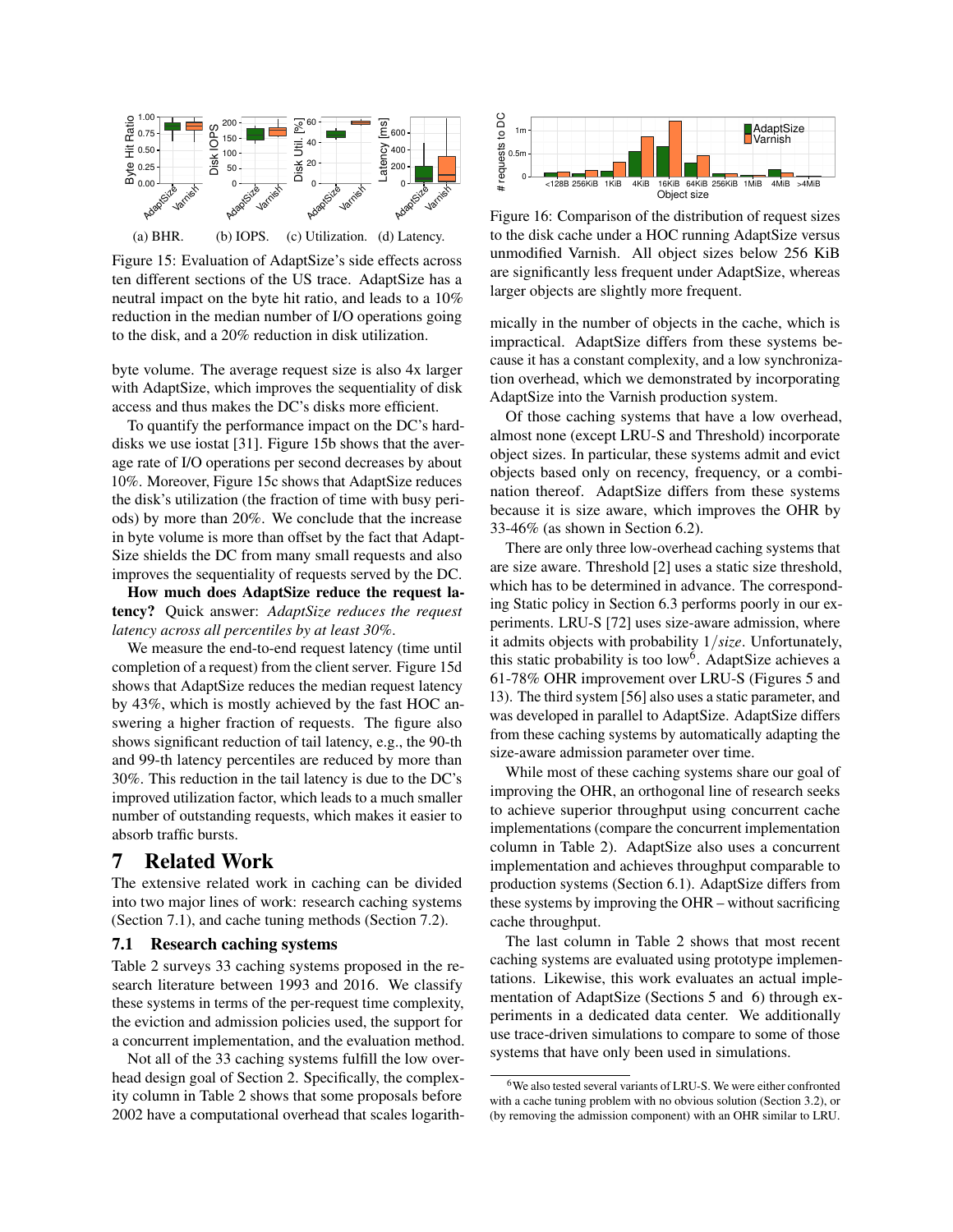<span id="page-11-1"></span>

| Name                   | Year |                                | Complexity Admission Policy | <b>Eviction Policy</b> | Concurrent Imp. | Evaluation     |
|------------------------|------|--------------------------------|-----------------------------|------------------------|-----------------|----------------|
| <b>AdaptSize</b>       | 2016 | O(1)                           | size                        | recency                | ves             | implementation |
| Cliffhanger [14]       | 2016 | O(1)                           | none                        | recency                | no              | implementation |
| Billion [47]           | 2015 | O(1)                           | none                        | recency                | yes             | implementation |
| BloomFilter [49]       | 2015 | O(1)                           | frequency                   | recency                | no              | implementation |
| <b>SLRU</b> [29]       | 2015 | O(<br>1                        | none                        | recency+frequency      | no              | analysis       |
| Lama $[34]$            | 2015 | $\overline{O}$<br>$\mathbf{1}$ | none                        | recency                | no              | implementation |
| DynaCache [13]         | 2015 | O(<br>T                        | none                        | recency                | no              | implementation |
| <b>MICA</b> [48]       | 2014 | O(1)                           | none                        | recency                | yes             | implementation |
| <b>TLRU</b> [20]       | 2014 | O(1)                           | frequency                   | recency                | no              | simulation     |
| MemC <sub>3</sub> [23] | 2013 | O(1)                           | none                        | recency                | yes             | implementation |
| <b>S4LRU</b> [35]      | 2013 | O(1)                           | none                        | recency+frequency      | no              | simulation     |
| CFLRU <sup>[62]</sup>  | 2006 | O(1)                           | none                        | recency+cost           | no              | simulation     |
| Clock-Pro [38]         | 2005 | O(1)                           | none                        | recency+frequency      | yes             | simulation     |
| <b>CAR</b> [7]         | 2004 | O(1)                           | none                        | recency+frequency      | yes             | simulation     |
| ARC [53]               | 2003 | $\overline{O}$<br>$\mathbf{1}$ | none                        | recency+frequency      | no              | simulation     |
| LIRS [39]              | 2002 | O(1)                           | none                        | recency+frequency      | no              | simulation     |
| LUV $[6]$              | 2002 | $O(\log n)$                    | none                        | recency+size           | no              | simulation     |
| MQ [81]                | 2001 | O(1)                           | none                        | recency+frequency      | no              | simulation     |
| <b>PGDS</b> [12]       | 2001 | $O(\log n)$                    | none                        | recency+frequency+size | no              | simulation     |
| $GD*$ [40]             | 2001 | $O(\log n)$                    | none                        | recency+frequency+size | no              | simulation     |
| <b>LRU-S [72]</b>      | 2001 | O(1)                           | size                        | recency+size           | no              | simulation     |
| <b>LRV</b> [66]        | 2000 | $O(\log n)$                    | none                        | frequency+recency+size | no              | simulation     |
| LFU-DA [5, 70]         | 2000 | O(1)                           | none                        | frequency              | no              | simulation     |
| <b>LRFU</b> [46]       | 1999 | $O(\log n)$                    | none                        | recency+frequency      | no              | simulation     |
| PSS [3]                | 1999 | $O(\log n)$                    | frequency                   | frequency+size         | no              | simulation     |
| GDS [11]               | 1997 | $O(\log n)$                    | none                        | recency+size           | no              | simulation     |
| Hybrid [79]            | 1997 | $O(\log n)$                    | none                        | recency+frequency+size | no              | simulation     |
| <b>SIZE</b> [1]        | 1996 | $O(\log n)$                    | none                        | size                   | no              | simulation     |
| Hyper [1]              | 1996 | $O(\log n)$                    | none                        | frequency+recency      | no              | simulation     |
| $Log2(SIZE)$ [2]       | 1995 | $O(\log n)$                    | none                        | recency+size           | no              | simulation     |
| LRU-MIN [2]            | 1995 | O(n)                           | none                        | recency+size           | no              | simulation     |
| Threshold [2]          | 1995 | O(1)                           | size                        | recency                | no              | simulation     |
| 20 [41]                | 1994 | O(1)                           | frequency                   | recency+frequency      | no              | simulation     |
| <b>LRU-K [58]</b>      | 1993 | $O(\log n)$                    | none                        | recency+frequency      | no              | implementation |

Table 2: Historical overview of web caching systems.

## 7.2 Cache tuning methods

While tuning for size-based admission is entirely new, tuning has been used in other caching contexts such as tuning for the optimal balance between recency and frequency [\[41,](#page-14-18) [53,](#page-14-4) [46,](#page-14-17) [39,](#page-14-15) [81,](#page-15-9) [7,](#page-12-3) [9\]](#page-12-9) and for the allocation of capacity to cache partitions [\[14,](#page-13-12) [34,](#page-13-14) [13,](#page-13-15) [69\]](#page-15-6).

In these other contexts, the most common tuning approach is hill climbing with shadow caches [\[41,](#page-14-18) [53,](#page-14-4) [46,](#page-14-17) [39,](#page-14-15) [81,](#page-15-9) [7,](#page-12-3) [14\]](#page-13-12). Section [3.2](#page-3-2) discusses why this approach often performs poorly when tuning size-aware admission, and Section [6](#page-6-2) provides corresponding experimental evidence.

Another method involves a prediction model together with a global search algorithm. The most widely used prediction model is the calculation of stack distances [\[51,](#page-14-20) [4,](#page-12-10) [78,](#page-15-13) [77\]](#page-15-14), which has been recently used as an alternative to shadow caches [\[69,](#page-15-6) [13,](#page-13-15) [69\]](#page-15-6). Unfortunately, the stack distance model is not suited to optimizing the parameters of an admission policy, since each admission parameter leads to a different request sequence and thus a different stack distance distribution that needs to be recalculated.

Many cache models have been studied in the CS theory community [\[44,](#page-14-6) [30,](#page-13-3) [15,](#page-13-4) [52,](#page-14-7) [10,](#page-12-0) [33,](#page-13-5) [17,](#page-13-20) [75,](#page-15-15) [25,](#page-13-6) [24,](#page-13-7) [36,](#page-13-21) [19,](#page-13-8) [68,](#page-15-4) [16,](#page-13-22) [37,](#page-14-21) [61,](#page-14-22) [65,](#page-15-16) [28,](#page-13-23) [80,](#page-15-17) [59,](#page-14-23) [27,](#page-13-24) [50,](#page-14-24) [8,](#page-12-11) [29,](#page-13-13) [9\]](#page-12-9). Unfortunately, all these models assume unit-sized objects. AdaptSize's Markov model allows to model size-aware admission and variable-sized objects.

# <span id="page-11-0"></span>8 Conclusion

AdaptSize is a new caching system for the hot object cache in CDN servers. The power of AdaptSize stems from a size-aware admission policy that is continuously optimized using a new Markov model of the HOC. In experiments with Akamai production traces, we show that AdaptSize vastly improves the OHR over both stateof-the-art production systems and research systems. We also show that our implementation of AdaptSize is robust and scalable, and improves the DC's disk utilization.

As more diverse applications with richer content migrate onto the Internet, future CDNs will experience even greater variability in request patterns and object sizes. We believe that AdaptSize and its underlying mathematical model will be valuable in addressing this challenge.

# 9 Acknowledgments

We thank Jens Schmitt, Sebastian Michel, our shepherd Mahesh Balakrishnan, and our anonymous reviewers for their valuable feedback.

This research is supported in part by a Google Faculty Award, and NSF grants CNS-1413998, CMMI-1538204, CMMI-1334194, and XPS-1629444.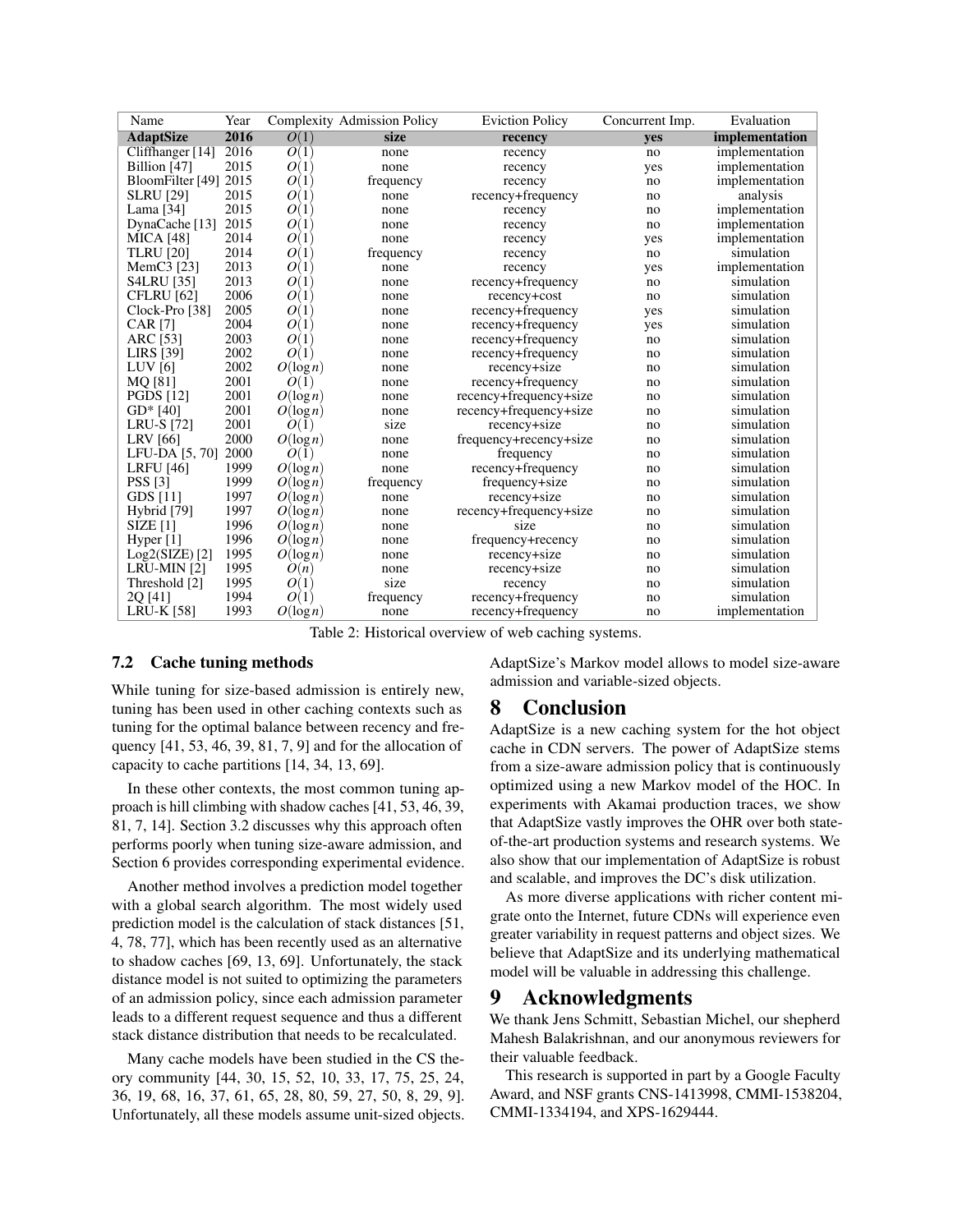# <span id="page-12-1"></span>Appendix **Proof of Theorem [1](#page-5-2)**

The result in Theorem [1](#page-5-2) is achieved by solving the Markov chain shown in Figure [8.](#page-4-3)

The key challenge when solving this chain is that the length of the LRU list changes over time. We solve this by using a mathematical convergence result.

We consider a fixed object *i*, and a fixed size-aware admission parameter  $c$ . Let  $\ell$  denote the length of the LRU list. Now the Markov chain has  $\ell+1$  states: one for each position in the list and one to represent the object is out of the cache, as shown below:



Over time,  $\ell$  changes as either larger or small objects populate the cache. However, what remains constant is the expected time for an object to get evicted (if it is not requested again) as this time only depends on the overall admission rate (i.e. the size-aware admission parameter *c*), which is independent of  $\ell$ . Using this insight, we modify the Markov chain to increase the push-down rate  $\mu$  by a factor of  $\ell$ : now, the expected time to traverse from position 1 to  $\ell+1$  (without new requests) is constant at  $1/\mu$ .

We now solve the Markov chain for a fixed  $\ell$  and obtain the limiting probability  $\pi_i$  of each position  $i \in$  $\{0, \ldots, \ell, \ell + 1\}$ . Using the  $\pi_i$ , we can now derive the limiting probability of being "in" the cache,  $\pi_{in} = \sum_{i=0}^{\ell} \pi_i$ , which can be algebraically simplified to:

$$
\pi_{in}=1-\frac{\left(\frac{\ell}{\ell+r_i/\mu}\right)^{\ell}}{e^{-s_i/c}+\left(\frac{\ell}{\ell+r_i/\mu}\right)^{\ell}-e^{-s_i/c}\left(\frac{\ell}{\ell+r_i/\mu}\right)^{\ell}}
$$

We observe that the  $\pi_{in}$  quickly converges in  $\ell$ ; numerically, convergence happens around  $\ell > 100$ . In our simulations, the cache typically holds many more objects than 100, simultaneously. Therefore, it is reasonable to always use the converged result  $\ell \rightarrow \infty$ . We formally solve this limit for  $\pi_{in}$  and obtain the closed-form solution of the long-term probability that object *i* is present in the cache, as stated in Theorem [1.](#page-5-2)

We remark that our convergence result uses a similar intuition as recent studies on equal-sized objects [\[60,](#page-14-25) [27\]](#page-13-24), which is that the time it takes an object to get from position 1 to  $\ell + 1$  (if there are no further requests to it) converges to a constant in a LRU cache. What makes

AdaptSize's model different from these models is that we consider size-aware admission and variable object sizes.

## <span id="page-12-8"></span>References

- [1] ABRAMS, M., STANDRIDGE, C. R., ABDULLA, G., FOX, E. A., AND WILLIAMS, S. Removal policies in network caches for World-Wide Web documents. In *ACM SIGCOMM* (1996), pp. 293– 305.
- <span id="page-12-2"></span>[2] ABRAMS, M., STANDRIDGE, C. R., ABDULLA, G., WILLIAMS, S., AND FOX, E. A. Caching Proxies: Limitations and Potentials. Tech. rep., Virginia Polytechnic Institute & State University Blacksburgh, VA, 1995.
- <span id="page-12-6"></span>[3] AGGARWAL, C., WOLF, J. L., AND YU, P. S. Caching on the world wide web. *IEEE Transactions on Knowledge and Data Engineering 11*, 1 (1999), 94–107.
- <span id="page-12-10"></span>[4] ALMASI, G., CAŞCAVAL, C., AND PADUA, D. A. Calculating stack distances efficiently. In *ACM SIG-PLAN Notices* (2002), vol. 38, pp. 37–43.
- <span id="page-12-5"></span>[5] ARLITT, M., CHERKASOVA, L., DILLEY, J., FRIEDRICH, R., AND JIN, T. Evaluating content management techniques for web proxy caches. *Performance Evaluation Review 27*, 4 (2000), 3–11.
- <span id="page-12-4"></span>[6] BAHN, H., KOH, K., NOH, S. H., AND LYUL, S. Efficient replacement of nonuniform objects in web caches. *IEEE Computer 35*, 6 (2002), 65–73.
- <span id="page-12-3"></span>[7] BANSAL, S., AND MODHA, D. S. CAR: Clock with adaptive replacement. In *USENIX FAST* (2004), vol. 4, pp. 187–200.
- <span id="page-12-11"></span>[8] BERGER, D. S., GLAND, P., SINGLA, S., AND CIUCU, F. Exact analysis of TTL cache networks. *Perform. Eval. 79* (2014), 2 – 23. Special Issue: Performance 2014.
- <span id="page-12-9"></span>[9] BERGER, D. S., HENNINGSEN, S., CIUCU, F., AND SCHMITT, J. B. Maximizing cache hit ratios by variance reduction. *ACM SIGMETRICS Performance Evaluation Review 43*, 2 (2015), 57–59.
- <span id="page-12-0"></span>[10] BURVILLE, P., AND KINGMAN, J. On a model for storage and search. *Journal of Applied Probability* (1973), 697–701.
- <span id="page-12-7"></span>[11] CAO, P., AND IRANI, S. Cost-aware WWW proxy caching algorithms. In *USENIX symposium on Internet technologies and systems* (1997), vol. 12, pp. 193–206.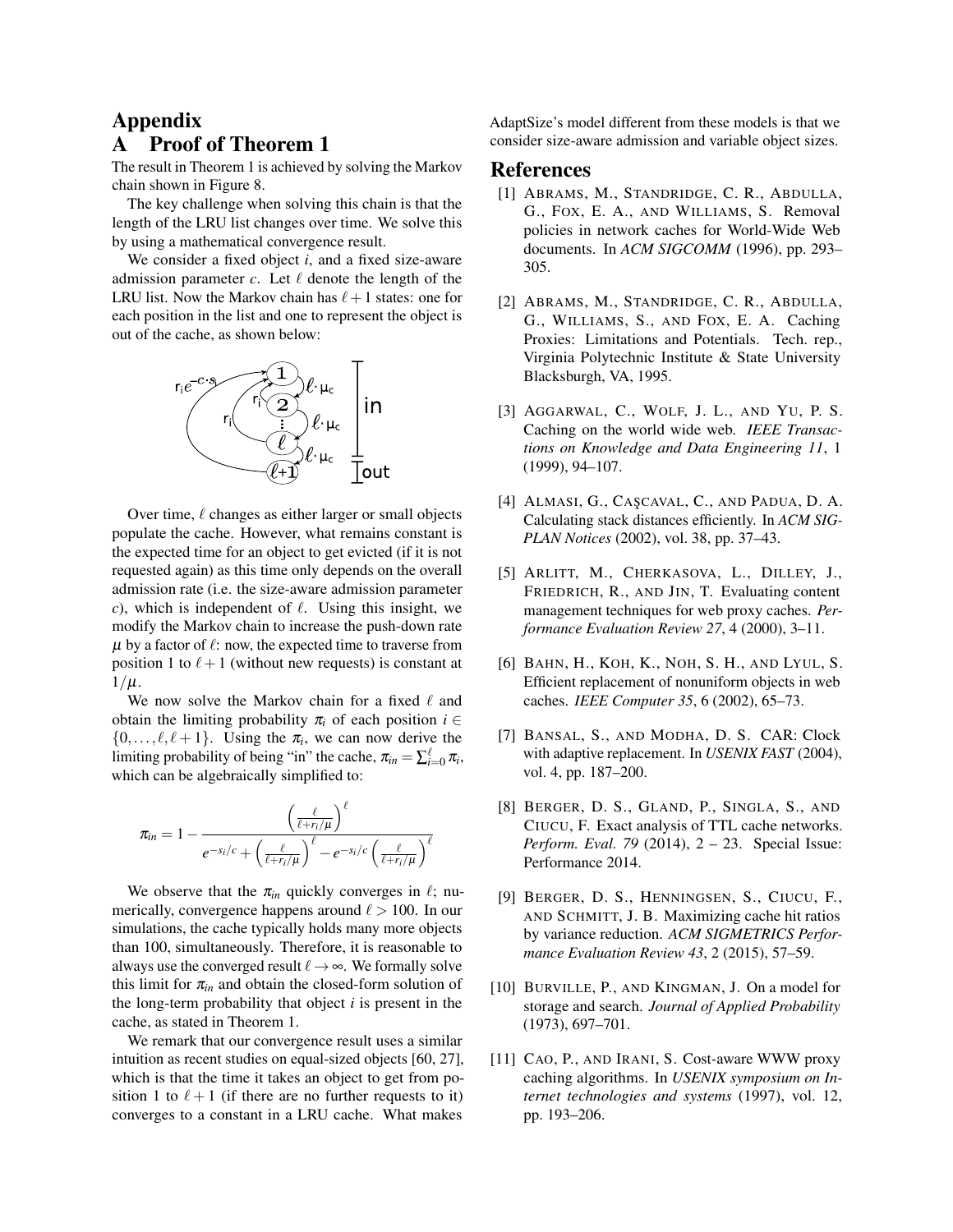- <span id="page-13-19"></span>[12] CHERKASOVA, L., AND CIARDO, G. Role of aging, frequency, and size in web cache replacement policies. In *High-Performance Computing and Networking* (2001), pp. 114–123.
- <span id="page-13-15"></span>[13] CIDON, A., EISENMAN, A., ALIZADEH, M., AND KATTI, S. Dynacache: dynamic cloud caching. In *USENIX HotCloud* (2015).
- <span id="page-13-12"></span>[14] CIDON, A., EISENMAN, A., ALIZADEH, M., AND KATTI, S. Cliffhanger: Scaling performance cliffs in web memory caches. In *USENIX NSDI* (2016), pp. 379–392.
- <span id="page-13-4"></span>[15] COFFMAN, E. G., AND DENNING, P. J. *Operating systems theory*. Prentice-Hall, 1973.
- <span id="page-13-22"></span>[16] COFFMAN, E. G., AND JELENKOVIĆ, P. Performance of the move-to-front algorithm with Markovmodulated request sequences. *Operations Research Letters 25* (1999), 109–118.
- <span id="page-13-20"></span>[17] DAN, A., AND TOWSLEY, D. An approximate analysis of the LRU and FIFO buffer replacement schemes. In *ACM SIGMETRICS* (1990), pp. 143– 152.
- <span id="page-13-0"></span>[18] DILLEY, J., MAGGS, B. M., PARIKH, J., PROKOP, H., SITARAMAN, R. K., AND WEIHL, W. E. Globally distributed content delivery. *IEEE Internet Computing 6*, 5 (2002), 50–58.
- <span id="page-13-8"></span>[19] DOBROW, R. P., AND FILL, J. A. The move-tofront rule for self-organizing lists with Markov dependent requests. In *Discrete Probability and Algorithms*. Springer, 1995, pp. 57–80.
- <span id="page-13-16"></span>[20] EINZIGER, G., AND FRIEDMAN, R. Tinylfu: A highly efficient cache admission policy. In *IEE Euromicro PDP* (2014), pp. 146–153.
- <span id="page-13-2"></span>[21] ELAARAG, H., ROMANO, S., AND COBB, J. *Web Proxy Cache Replacement Strategies: Simulation, Implementation, and Performance Evaluation*. Springer Briefs in Computer Science. Springer London, 2013.
- <span id="page-13-1"></span>[22] ERA—TRENDS, C. V. G. I. T. F. T. Z., AND ANALYSIS. CISCO VNI global IP traffic forecast: The zettabyte era—trends and analysis, May 2015. Available at <http://goo.gl/wxuvVk>, accessed 09/12/16.
- <span id="page-13-17"></span>[23] FAN, B., ANDERSEN, D. G., AND KAMINSKY, M. MemC3: Compact and concurrent memcache with dumber caching and smarter hashing. In *USENIX NSDI* (2013), pp. 371–384.
- <span id="page-13-7"></span>[24] FILL, J. A., AND HOLST, L. On the distribution of search cost for the move-to-front rule. *Random Structures & Algorithms 8* (1996), 179–186.
- <span id="page-13-6"></span>[25] FLAJOLET, P., GARDY, D., AND THIMONIER, L. Birthday paradox, coupon collectors, caching algorithms and self-organizing search. *Discrete Applied Mathematics 39* (1992), 207–229.
- <span id="page-13-10"></span>[26] FOFACK, N. C., DEHGHAN, M., TOWSLEY, D., BADOV, M., AND GOECKEL, D. L. On the performance of general cache networks. In *VALUETOOLS* (2014), pp. 106–113.
- <span id="page-13-24"></span>[27] FRICKER, C., ROBERT, P., AND ROBERTS, J. A versatile and accurate approximation for LRU cache performance. In *ITC* (2012), p. 8.
- <span id="page-13-23"></span>[28] GALLO, M., KAUFFMANN, B., MUSCARIELLO, L., SIMONIAN, A., AND TANGUY, C. Performance evaluation of the random replacement policy for networks of caches. In *ACM SIGMETRICS/ PER-FORMANCE* (2012), pp. 395–396.
- <span id="page-13-13"></span>[29] GAST, N., AND VAN HOUDT, B. Transient and steady-state regime of a family of list-based cache replacement algorithms. In *ACM SIGMETRICS* (2015), pp. 123–136.
- <span id="page-13-3"></span>[30] GELENBE, E. A unified approach to the evaluation of a class of replacement algorithms. *IEEE Transactions on Computers 100* (1973), 611–618.
- <span id="page-13-11"></span>[31] GODARD, S. Iostat, 2015. Available at [http://](http://goo.gl/JZmbUp) [goo.gl/JZmbUp](http://goo.gl/JZmbUp), accessed 09/12/16.
- <span id="page-13-9"></span>[32] GRAZIANO, P. Speed up your web site with Varnish. *Linux Journal 2013*, 227 (2013), 4.
- <span id="page-13-5"></span>[33] HENDRICKS, W. The stationary distribution of an interesting Markov chain. *Journal of Applied Probability* (1972), 231–233.
- <span id="page-13-14"></span>[34] HU, X., WANG, X., LI, Y., ZHOU, L., LUO, Y., DING, C., JIANG, S., AND WANG, Z. LAMA: Optimized locality-aware memory allocation for keyvalue cache. In *USENIX ATC* (2015), pp. 57–69.
- <span id="page-13-18"></span>[35] HUANG, Q., BIRMAN, K., VAN RENESSE, R., LLOYD, W., KUMAR, S., AND LI, H. C. An analysis of Facebook photo caching. In *ACM SOSP* (2013), pp. 167–181.
- <span id="page-13-21"></span>[36] JELENKOVIĆ, P. R. Asymptotic approximation of the move-to-front search cost distribution and leastrecently used caching fault probabilities. *The Annals of Applied Probability 9* (1999), 430–464.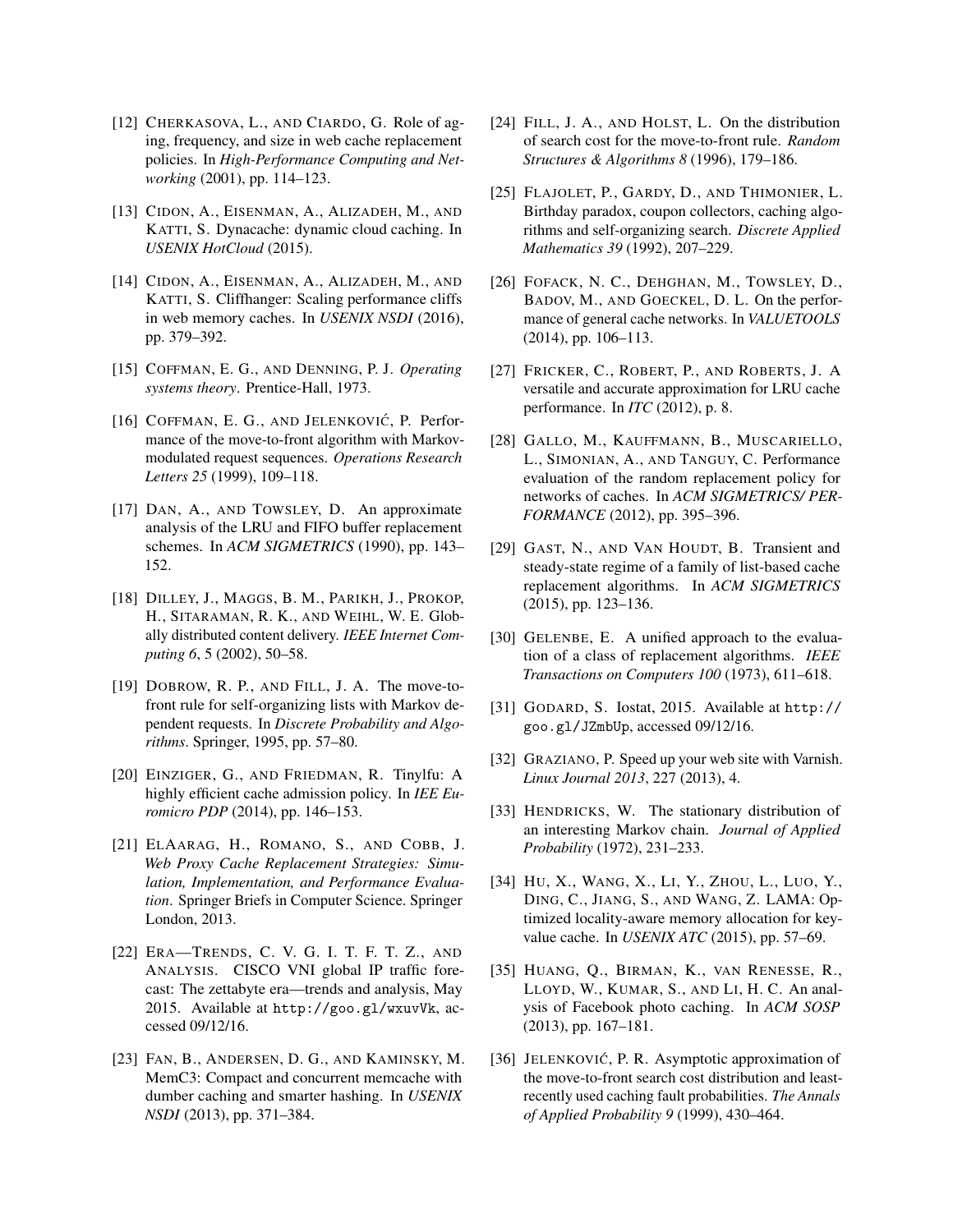- <span id="page-14-21"></span>[37] JELENKOVIĆ, P. R., AND RADOVANOVIĆ, A. Least-recently-used caching with dependent requests. *Theoretical computer science 326* (2004), 293–327.
- <span id="page-14-14"></span>[38] JIANG, S., CHEN, F., AND ZHANG, X. CLOCK-Pro: An effective improvement of the clock replacement. In *USENIX ATC* (2005), pp. 323–336.
- <span id="page-14-15"></span>[39] JIANG, S., AND ZHANG, X. LIRS: an efficient low inter-reference recency set replacement policy to improve buffer cache performance. *ACM SIG-METRICS 30*, 1 (2002), 31–42.
- <span id="page-14-16"></span>[40] JIN, S., AND BESTAVROS, A. GreedyDual\* web caching algorithm: exploiting the two sources of temporal locality in web request streams. *Computer Communications 24* (2001), 174–183.
- <span id="page-14-18"></span>[41] JOHNSON, T., AND SHASHA, D. 2Q: A low overhead high performance buffer management replacement algorithm. In *VLDB* (1994), pp. 439–450.
- <span id="page-14-3"></span>[42] KAMP, P.-H. Varnish notes from the architect, 2006. Available at [https://www.varnish-cache.](https://www.varnish-cache.org/docs/trunk/phk/notes.html) [org/docs/trunk/phk/notes.html](https://www.varnish-cache.org/docs/trunk/phk/notes.html), accessed 09/12/16.
- <span id="page-14-2"></span>[43] KAMP, P.-H. Varnish LRU architecture, June 2007. Available at [https://www.varnish-cache.](https://www.varnish-cache.org/trac/wiki/ArchitectureLRU) [org/trac/wiki/ArchitectureLRU](https://www.varnish-cache.org/trac/wiki/ArchitectureLRU), accessed 09/12/16.
- <span id="page-14-6"></span>[44] KING, W. F. Analysis of demand paging algorithms. In *IFIP Congress (1)* (1971), pp. 485–490.
- <span id="page-14-8"></span>[45] LE BOUDEC, J.-Y., MCDONALD, D., AND MUNDINGER, J. A generic mean field convergence result for systems of interacting objects. In *Quantitative Evaluation of Systems* (2007), IEEE, pp. 3–18.
- <span id="page-14-17"></span>[46] LEE, D., CHOI, J., KIM, J.-H., NOH, S. H., MIN, S. L., CHO, Y., AND KIM, C. S. On the existence of a spectrum of policies that subsumes the least recently used (LRU) and least frequently used (LFU) policies. In *ACM SIGMETRICS* (1999), vol. 27, pp. 134–143.
- <span id="page-14-11"></span>[47] LI, S., LIM, H., LEE, V. W., AHN, J. H., KALIA, A., KAMINSKY, M., ANDERSEN, D. G., SEONGIL, O., LEE, S., AND DUBEY, P. Architecting to achieve a billion requests per second throughput on a single key-value store server platform. In *ACM ISCA* (2015), pp. 476–488.
- <span id="page-14-12"></span>[48] LIM, H., HAN, D., ANDERSEN, D. G., AND KAMINSKY, M. MICA: A holistic approach to fast in-memory key-value storage. In *USENIX NSDI* (2014), pp. 429–444.
- <span id="page-14-9"></span>[49] MAGGS, B. M., AND SITARAMAN, R. K. Algorithmic nuggets in content delivery. *ACM SIGCOMM CCR 45* (2015), 52–66.
- <span id="page-14-24"></span>[50] MARTINA, V., GARETTO, M., AND LEONARDI, E. A unified approach to the performance analysis of caching systems. In *IEEE INFOCOM* (2014).
- <span id="page-14-20"></span>[51] MATTSON, R. L., GECSEI, J., SLUTZ, D. R., AND TRAIGER, I. L. Evaluation techniques for storage hierarchies. *IBM Systems journal 9*, 2 (1970), 78– 117.
- <span id="page-14-7"></span>[52] MCCABE, J. On serial files with relocatable records. *Operations Research 13* (1965), 609–618.
- <span id="page-14-4"></span>[53] MEGIDDO, N., AND MODHA, D. S. ARC: A selftuning, low overhead replacement cache. In *USENIX FAST* (2003), vol. 3, pp. 115–130.
- <span id="page-14-1"></span>[54] Modern network design, November 2016. Available at [https://www.fastly.com/products/](https://www.fastly.com/products/modern-network-design) [modern-network-design](https://www.fastly.com/products/modern-network-design), accessed 02/17/17.
- <span id="page-14-5"></span>[55] MOTWANI, R., AND RAGHAVAN, P. *Randomized algorithms*. Chapman & Hall/CRC, 2010.
- <span id="page-14-10"></span>[56] NEGLIA, G., CARRA, D., FENG, M., JANARD-HAN, V., MICHIARDI, P., AND TSIGKARI, D. Access-time aware cache algorithms. In *IEEE ITC* (2016), vol. 1, pp. 148–156.
- <span id="page-14-0"></span>[57] NYGREN, E., SITARAMAN, R. K., AND SUN, J. The Akamai Network: A platform for highperformance Internet applications. *ACM SIGOPS Operating Systems Review 44*, 3 (2010), 2–19.
- <span id="page-14-19"></span>[58] O'NEIL, E. J., O'NEIL, P. E., AND WEIKUM, G. The LRU-K page replacement algorithm for database disk buffering. *ACM SIGMOD 22*, 2 (1993), 297–306.
- <span id="page-14-23"></span>[59] O'NEIL, E. J., O'NEIL, P. E., AND WEIKUM, G. An optimality proof of the LRU-K page replacement algorithm. *JACM 46* (1999), 92–112.
- <span id="page-14-25"></span>[60] OSOGAMI, T. A fluid limit for a cache algorithm with general request processes. *Advances in Applied Probability 42*, 3 (2010), 816–833.
- <span id="page-14-22"></span>[61] PANAGAKIS, A., VAIOS, A., AND STAVRAKAKIS, I. Approximate analysis of LRU in the case of short term correlations. *Computer Networks 52* (2008), 1142–1152.
- <span id="page-14-13"></span>[62] PARK, S.-Y., JUNG, D., KANG, J.-U., KIM, J.- S., AND LEE, J. CFLRU: a replacement algorithm for flash memory. In *ACM/IEEE CASES* (2006), pp. 234–241.